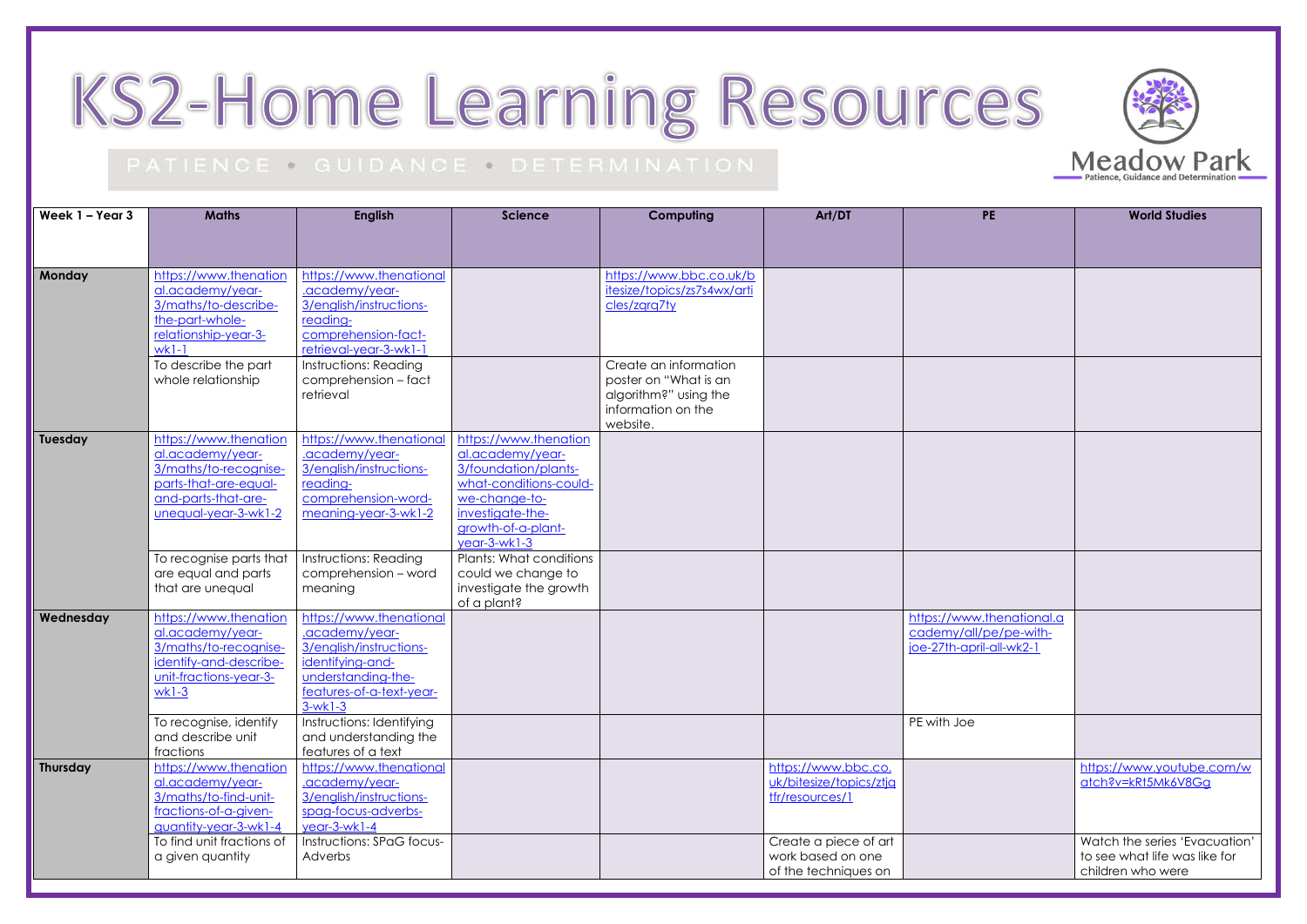|        |                                          |                                          |  | the website. | evacuation during the War.   |
|--------|------------------------------------------|------------------------------------------|--|--------------|------------------------------|
|        |                                          |                                          |  |              | Could you manage?            |
| Friday | https://www.thenation                    | https://www.thenational                  |  |              | https://www.bbc.co.uk/bitesi |
|        | al.academy/year-<br>3/maths/to-describe- | academy/year-<br>3/english/instructions- |  |              | ze/topics/ztvckqt            |
|        |                                          |                                          |  |              |                              |
|        | unit-and-non-unit-                       | write-a-set-of-                          |  |              |                              |
|        | fractions-year-3-wk1-5                   | instructions-year-3-wk1-5                |  |              |                              |
|        | To describe unit and                     | Instructions: Write a set                |  |              | Make a list of facts about   |
|        | non-unit fractions                       | of instructions                          |  |              | World War II                 |
|        |                                          |                                          |  |              |                              |
|        |                                          |                                          |  |              |                              |
|        |                                          |                                          |  |              |                              |
|        |                                          |                                          |  |              |                              |
|        |                                          |                                          |  |              |                              |
|        |                                          |                                          |  |              |                              |
|        |                                          |                                          |  |              |                              |
|        |                                          |                                          |  |              |                              |
|        |                                          |                                          |  |              |                              |
|        |                                          |                                          |  |              |                              |
|        |                                          |                                          |  |              |                              |
|        |                                          |                                          |  |              |                              |
|        |                                          |                                          |  |              |                              |
|        |                                          |                                          |  |              |                              |
|        |                                          |                                          |  |              |                              |
|        |                                          |                                          |  |              |                              |
|        |                                          |                                          |  |              |                              |
|        |                                          |                                          |  |              |                              |
|        |                                          |                                          |  |              |                              |
|        |                                          |                                          |  |              |                              |
|        |                                          |                                          |  |              |                              |
|        |                                          |                                          |  |              |                              |
|        |                                          |                                          |  |              |                              |
|        |                                          |                                          |  |              |                              |
|        |                                          |                                          |  |              |                              |
|        |                                          |                                          |  |              |                              |
|        |                                          |                                          |  |              |                              |
|        |                                          |                                          |  |              |                              |
|        |                                          |                                          |  |              |                              |
|        |                                          |                                          |  |              |                              |
|        |                                          |                                          |  |              |                              |
|        |                                          |                                          |  |              |                              |
|        |                                          |                                          |  |              |                              |
|        |                                          |                                          |  |              |                              |
|        |                                          |                                          |  |              |                              |
|        |                                          |                                          |  |              |                              |
|        |                                          |                                          |  |              |                              |
|        |                                          |                                          |  |              |                              |
|        |                                          |                                          |  |              |                              |
|        |                                          |                                          |  |              |                              |
|        |                                          |                                          |  |              |                              |
|        |                                          |                                          |  |              |                              |
|        |                                          |                                          |  |              |                              |
|        |                                          |                                          |  |              |                              |
|        |                                          |                                          |  |              |                              |
|        |                                          |                                          |  |              |                              |
|        |                                          |                                          |  |              |                              |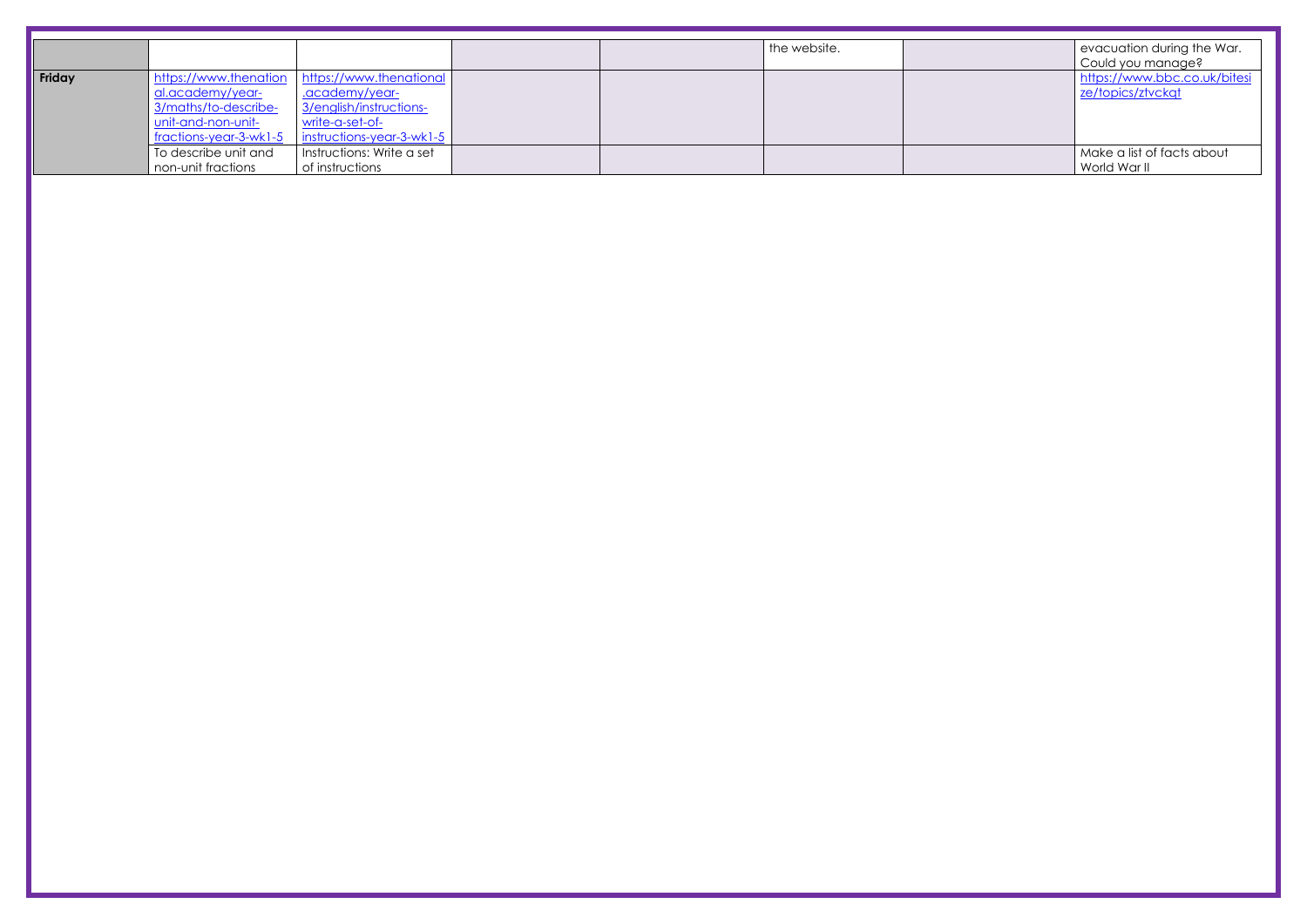| Week 2 - Year 3 | <b>Maths</b>                                                                                                                           | <b>English</b>                                                                                                            | <b>Science</b>                                                                                               | Computing                                                                                              | Art/DT                                                                             | <b>PE</b>                                                                                                   | <b>World Studies</b>                                                                                                 |
|-----------------|----------------------------------------------------------------------------------------------------------------------------------------|---------------------------------------------------------------------------------------------------------------------------|--------------------------------------------------------------------------------------------------------------|--------------------------------------------------------------------------------------------------------|------------------------------------------------------------------------------------|-------------------------------------------------------------------------------------------------------------|----------------------------------------------------------------------------------------------------------------------|
|                 |                                                                                                                                        |                                                                                                                           |                                                                                                              |                                                                                                        |                                                                                    |                                                                                                             |                                                                                                                      |
| <b>Monday</b>   | https://www.thenation<br>al.academy/year-<br>3/maths/identify-and-<br>describing-non-unit-<br>fractions-year-3-wk2-1                   | https://www.thenational<br>.academy/year-<br>3/english/poetry-<br>reading-<br>comprehension-word-<br>meaning-year-3-wk3-1 |                                                                                                              | https://www.bbc.co.uk/b<br>itesize/topics/zs7s4wx/arti<br>cles/ztkx6sg                                 |                                                                                    |                                                                                                             |                                                                                                                      |
|                 | Identify and describe<br>non-unit fractions                                                                                            | Poetry: Reading<br>Comprehension - Word<br>meaning                                                                        |                                                                                                              | Create an information<br>poster on "What is<br>debugging?" using the<br>information on the<br>website. |                                                                                    |                                                                                                             |                                                                                                                      |
| Tuesday         | https://www.thenation<br>al.academy/year-<br>3/maths/finding-non-<br>unit-fractions-of-<br>guantities-year-3-wk2-2                     | https://www.thenational<br>.academy/year-<br>3/english/poetry-<br>reading-<br>comprehension-<br>inference-year-3-wk3-2    | https://www.thenation<br>al.academy/year-<br>3/foundation/parts-<br>and-function-of-a-<br>plant-year-3-wk2-3 |                                                                                                        |                                                                                    |                                                                                                             |                                                                                                                      |
|                 | Finding non-unit<br>fractions of quantities                                                                                            | Poetry: Reading<br>Comprehension -<br>Inference                                                                           | Parts and function of a<br>plant                                                                             |                                                                                                        |                                                                                    |                                                                                                             |                                                                                                                      |
| Wednesday       | https://www.thenation<br>al.academy/year-<br>3/maths/consolidating<br>-finding-non-unit-<br>fractions-of-quantities-<br>$year-3-wk2-3$ | https://www.thenational<br>.academy/year-<br>3/english/poetry-<br>identifying-the-features-<br>of-a-text-year-3-wk3-3     |                                                                                                              |                                                                                                        |                                                                                    | https://www.thenational.a<br>cademy/all/pe/pe-with-<br>joe-and-rosie-4th-may-all-<br>$wk3-1$<br>PE with Joe |                                                                                                                      |
|                 | Consolidating finding<br>non-unit fractions of<br>quantities                                                                           | Poetry: Identifying the<br>features of a text                                                                             |                                                                                                              |                                                                                                        |                                                                                    |                                                                                                             |                                                                                                                      |
| Thursday        | https://www.thenation<br>al.academy/year-<br>3/maths/comparing-<br>fractions-with-the-<br>same-denominator-<br>year-3-wk2-4            | https://www.thenational<br>.academy/year-<br>3/english/poetry-spag-<br>focus-expanded-noun-<br>phrases-year-3-wk3-4       |                                                                                                              |                                                                                                        | https://www.bbc.co.<br>uk/bitesize/topics/zhq<br>7hyc/resources/1                  |                                                                                                             | https://www.youtube<br>atch?v=kRt5Mk6V8G                                                                             |
|                 | <b>Comparing fractions</b><br>with the same<br>denominator                                                                             | Poetry: SpaG focus -<br>Expanded noun phrases                                                                             |                                                                                                              |                                                                                                        | Create a piece of art<br>work based on one<br>of the techniques on<br>the website. |                                                                                                             | Watch the series 'Eva<br>to see what life was lil<br>children who were<br>evacuation during the<br>Could you manage? |
| Friday          | https://www.thenation<br>al.academy/year-<br>3/maths/compare-<br>and-order-unit-<br>fractions-year-3-wk2-5                             | https://www.thenational<br>.academy/year-<br>3/english/poetry-write-<br>a-sound-poem-year-3-<br>$wk3-5$                   |                                                                                                              |                                                                                                        |                                                                                    |                                                                                                             | https://www.bbc.co.u<br>ze/topics/ztvckqt                                                                            |
|                 | Compare and order<br>unit fractions                                                                                                    | Poetry: Write a sound<br>poem                                                                                             |                                                                                                              |                                                                                                        |                                                                                    |                                                                                                             | Design a Propagando                                                                                                  |

| Е                                          | <b>World Studies</b>                                                                                                                   |
|--------------------------------------------|----------------------------------------------------------------------------------------------------------------------------------------|
|                                            |                                                                                                                                        |
|                                            |                                                                                                                                        |
|                                            |                                                                                                                                        |
|                                            |                                                                                                                                        |
|                                            |                                                                                                                                        |
|                                            |                                                                                                                                        |
|                                            |                                                                                                                                        |
|                                            |                                                                                                                                        |
|                                            |                                                                                                                                        |
|                                            |                                                                                                                                        |
| henational.a<br>e/pe-with-<br>4th-may-all- |                                                                                                                                        |
|                                            |                                                                                                                                        |
|                                            | https://www.youtube.com/w<br>atch?v=kRt5Mk6V8Gg                                                                                        |
|                                            | Watch the series 'Evacuation'<br>to see what life was like for<br>children who were<br>evacuation during the War.<br>Could you manage? |
|                                            | https://www.bbc.co.uk/bitesi<br>ze/topics/ztvckgt                                                                                      |
|                                            | Design a Propaganda poster                                                                                                             |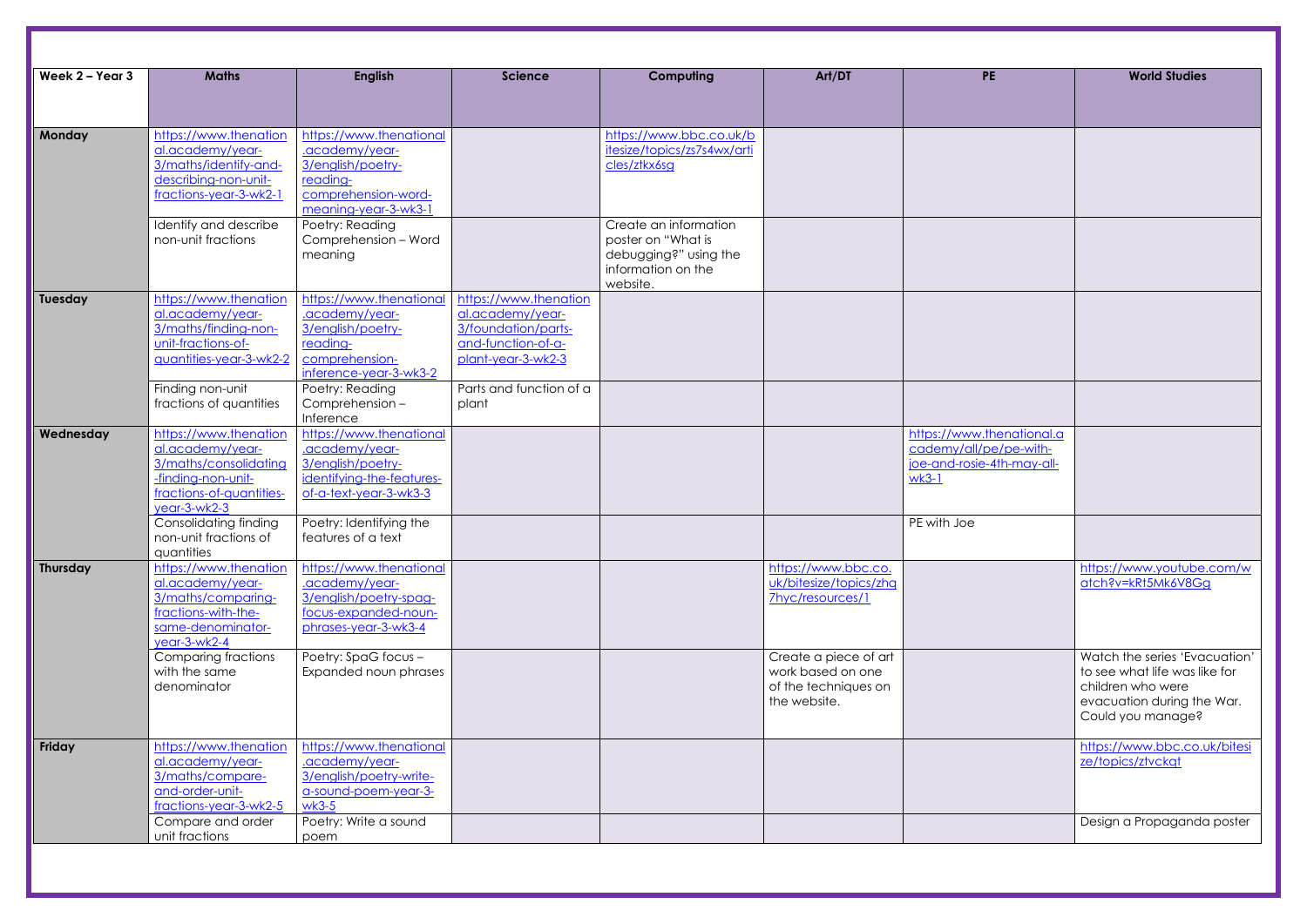| Week 3 - Year 3 | <b>Maths</b>                                  | <b>English</b>                              | <b>Science</b>                             | Computing                                              | Art/DT                  | <b>PE</b>                                        | <b>World Studies</b>                       |
|-----------------|-----------------------------------------------|---------------------------------------------|--------------------------------------------|--------------------------------------------------------|-------------------------|--------------------------------------------------|--------------------------------------------|
|                 |                                               |                                             |                                            |                                                        |                         |                                                  |                                            |
| <b>Monday</b>   | https://www.thenation<br>al.academy/year-     | https://www.thenational<br>.academy/year-   |                                            | https://www.bbc.co.uk/b<br>itesize/topics/zs7s4wx/arti |                         |                                                  |                                            |
|                 | 3/maths/fractions-                            | 3/english/setting-                          |                                            | cles/zw96tfr                                           |                         |                                                  |                                            |
|                 | finding-equivalent-                           | description-reading-                        |                                            |                                                        |                         |                                                  |                                            |
|                 | fractions-year-3-wk3-                         | comprehension-fact-                         |                                            |                                                        |                         |                                                  |                                            |
|                 |                                               | retrieval-year-3-wk2-1                      |                                            |                                                        |                         |                                                  |                                            |
|                 | <b>Fractions: Finding</b>                     | <b>Setting Description:</b>                 |                                            | Create an information                                  |                         |                                                  |                                            |
|                 | equivalent fractions                          | <b>Reading</b><br>comprehension - fact      |                                            | poster on "What makes a<br>good video game?"           |                         |                                                  |                                            |
|                 |                                               | retrieval                                   |                                            | using the information on                               |                         |                                                  |                                            |
|                 |                                               |                                             |                                            | the website.                                           |                         |                                                  |                                            |
| Tuesday         | https://www.thenation                         | https://www.thenationa                      | https://www.thenation                      |                                                        |                         |                                                  |                                            |
|                 | al.academy/year-                              | .academy/year-                              | al.academy/year-                           |                                                        |                         |                                                  |                                            |
|                 | 3/maths/fractions-                            | 3/english/setting-                          | 3/foundation/plants-                       |                                                        |                         |                                                  |                                            |
|                 | finding-equivalent-<br>fractions-year-3-wk3-2 | description-reading-<br>comprehension-word- | what-are-the-parts-<br>and-functions-of-a- |                                                        |                         |                                                  |                                            |
|                 |                                               | meaning-year-3-wk2-2                        | flower-year-3-wk3-3                        |                                                        |                         |                                                  |                                            |
|                 | Fractions: Finding                            | <b>Setting Description:</b>                 | Plants: What are the                       |                                                        |                         |                                                  |                                            |
|                 | equivalent fractions                          | Reading                                     | parts and functions of                     |                                                        |                         |                                                  |                                            |
|                 |                                               | comprehension - word                        | a flower?                                  |                                                        |                         |                                                  |                                            |
|                 |                                               | meaning                                     |                                            |                                                        |                         |                                                  |                                            |
| Wednesday       | https://www.thenation<br>al.academy/year-     | https://www.thenational                     |                                            |                                                        |                         | https://www.thenational.                         |                                            |
|                 | 3/maths/fractions-                            | .academy/year-<br>3/english/setting-        |                                            |                                                        |                         | academy/all/pe/pe-with-<br>joe-6th-may-all-wk3-3 |                                            |
|                 | adding-fractions-with-                        | description-identifying-                    |                                            |                                                        |                         |                                                  |                                            |
|                 | the-same-                                     | the-features-of-a-text-                     |                                            |                                                        |                         |                                                  |                                            |
|                 | denominator-year-3-                           | year-3-wk2-3                                |                                            |                                                        |                         |                                                  |                                            |
|                 | $wk3-3$                                       |                                             |                                            |                                                        |                         |                                                  |                                            |
|                 | Fractions: Adding                             | <b>Setting Description:</b>                 |                                            |                                                        |                         | PE with Joe                                      |                                            |
|                 | fractions with the same<br>denominator        | Identifying the features<br>of a text       |                                            |                                                        |                         |                                                  |                                            |
| Thursday        | https://www.thenation                         | https://www.thenational                     |                                            |                                                        | https://www.bbc.co.uk   |                                                  | https://www.youtube                        |
|                 | al.academy/year-                              | .academy/year-                              |                                            |                                                        | /bitesize/topics/zvhp34 |                                                  | atch?v=kRt5Mk6V8G                          |
|                 | 3/maths/fractions-                            | 3/english/setting-                          |                                            |                                                        | j/resources/1           |                                                  |                                            |
|                 | subtracting-fractions-                        | description-spag-focus-                     |                                            |                                                        |                         |                                                  |                                            |
|                 | with-the-same-                                | fronted-adverbial-                          |                                            |                                                        |                         |                                                  |                                            |
|                 | denominator-year-3-<br>$wk3-4$                | phrases-year-3-wk2-4                        |                                            |                                                        |                         |                                                  |                                            |
|                 | Fractions: Subtracting                        | <b>Setting Description:</b>                 |                                            |                                                        | Create a piece of art   |                                                  | Watch the series 'Eva                      |
|                 | fractions with the same                       | SPaG focus - Fronted                        |                                            |                                                        | work based on one of    |                                                  | to see what life was lil                   |
|                 | denominator                                   | adverbial phrases                           |                                            |                                                        | the techniques on the   |                                                  | children who were                          |
|                 |                                               |                                             |                                            |                                                        | website.                |                                                  | evacuation during the                      |
|                 |                                               |                                             |                                            |                                                        |                         |                                                  | Could you manage?                          |
| Friday          | https://www.thenation<br>al.academy/year-     | https://www.thenational<br>.academy/year-   |                                            |                                                        |                         |                                                  | https://www.bbc.co.u<br>ze/topics/ztvckqt  |
|                 | 3/maths/fractions-                            | 3/english/setting-                          |                                            |                                                        |                         |                                                  |                                            |
|                 | revising-fractions-year-                      | description-write-a-                        |                                            |                                                        |                         |                                                  |                                            |
|                 | $3-wk3-5$                                     | setting-description-year-                   |                                            |                                                        |                         |                                                  |                                            |
|                 |                                               | $3-wk2-5$                                   |                                            |                                                        |                         |                                                  |                                            |
|                 | <b>Fractions: Revising</b>                    | Setting Description:                        |                                            |                                                        |                         |                                                  | Write a letter to the p                    |
|                 | fractions                                     | Write a setting                             |                                            |                                                        |                         |                                                  | you live with, pretend                     |
|                 |                                               | description                                 |                                            |                                                        |                         |                                                  | you have been evac<br>How are you feeling? |
|                 |                                               |                                             |                                            |                                                        |                         |                                                  |                                            |

| <b>PE</b>                                                                    | <b>World Studies</b>                                                                                                                                                                        |
|------------------------------------------------------------------------------|---------------------------------------------------------------------------------------------------------------------------------------------------------------------------------------------|
|                                                                              |                                                                                                                                                                                             |
|                                                                              |                                                                                                                                                                                             |
|                                                                              |                                                                                                                                                                                             |
|                                                                              |                                                                                                                                                                                             |
| https://www.thenational.<br>academy/all/pe/pe-with-<br>joe-6th-may-all-wk3-3 |                                                                                                                                                                                             |
| PE with Joe                                                                  |                                                                                                                                                                                             |
|                                                                              | https://www.youtube.com/w<br>atch?v=kRt5Mk6V8Gg                                                                                                                                             |
|                                                                              | Watch the series 'Evacuation'<br>to see what life was like for<br>children who were<br>evacuation during the War.<br>Could you manage?<br>https://www.bbc.co.uk/bitesi<br>ze/topics/ztvckgt |
|                                                                              | Write a letter to the people<br>you live with, pretending that<br>you have been evacuated.<br>How are you feeling?                                                                          |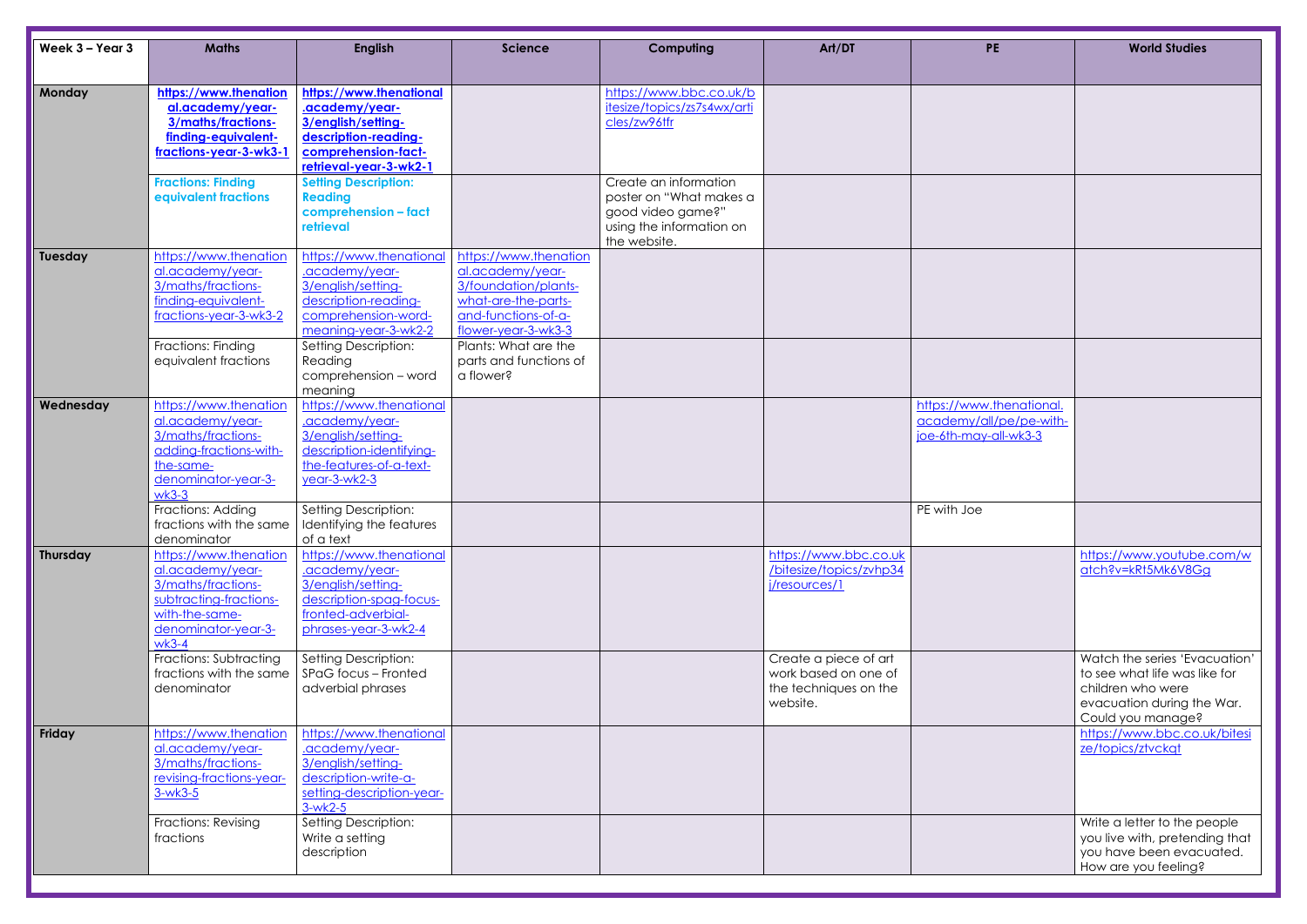| Week 1 - Year 4 | <b>Maths</b>                                                                             | <b>English</b>                                                                                                                   | <b>Science</b>                                                                                                                 | Computing                                                                                                     | Art/DT                                                                             | <b>PE</b>                                                                       | <b>World Studies</b>                                                                                                 |
|-----------------|------------------------------------------------------------------------------------------|----------------------------------------------------------------------------------------------------------------------------------|--------------------------------------------------------------------------------------------------------------------------------|---------------------------------------------------------------------------------------------------------------|------------------------------------------------------------------------------------|---------------------------------------------------------------------------------|----------------------------------------------------------------------------------------------------------------------|
|                 |                                                                                          |                                                                                                                                  |                                                                                                                                |                                                                                                               |                                                                                    |                                                                                 |                                                                                                                      |
| Monday          | https://www.thenation<br>al.academy/year-<br>4/maths/area-and-<br>perimeter-year-4-wk1-1 | https://www.thenational<br>.academy/year-<br>4/english/news-report-<br>reading-<br>comprehension-fact-<br>retrieval-year-4-wk3-1 |                                                                                                                                | https://www.bbc.co.uk/b<br>itesize/topics/zs7s4wx/arti<br>cles/zgrg7ty                                        |                                                                                    |                                                                                 |                                                                                                                      |
|                 | Area and perimeter                                                                       | News report: reading<br>comprehension - fact<br>retrieval                                                                        |                                                                                                                                | Create in information<br>poster on "What makes"<br>an algorithm?" using the<br>information on the<br>website. |                                                                                    |                                                                                 |                                                                                                                      |
| Tuesday         | https://www.thenation<br>al.academy/year-<br>4/maths/area-and-<br>perimeter-year-4-wk1-2 | https://www.thenational<br>.academy/year-<br>4/english/news-report-<br>reading-<br>comprehension-<br>inference-year-4-wk3-2      | https://www.thenation<br>al.academy/year-<br>4/foundation/what-is-<br>light-and-where-does-<br>it-come-from-year-4-<br>$wk1-3$ |                                                                                                               |                                                                                    |                                                                                 |                                                                                                                      |
|                 | Area and perimeter                                                                       | News report: reading<br>comprehension -<br>inference                                                                             | What is light and<br>where does it come<br>from?                                                                               |                                                                                                               |                                                                                    |                                                                                 |                                                                                                                      |
| Wednesday       | https://www.thenation<br>al.academy/year-<br>4/maths/area-and-<br>perimeter-year-4-wk1-3 | https://www.thenational<br>.academy/year-<br>4/english/news-report-<br>identifying-the-features-<br>of-a-text-year-4-wk3-3       |                                                                                                                                |                                                                                                               |                                                                                    | https://www.thenational.<br>academy/all/pe/pe-with-<br>joe-27th-april-all-wk2-1 |                                                                                                                      |
|                 | Area and perimeter                                                                       | News report: identifying<br>the features of a text                                                                               |                                                                                                                                |                                                                                                               |                                                                                    | PE with Joe                                                                     |                                                                                                                      |
| <b>Thursday</b> | https://www.thenation<br>al.academy/year-<br>4/maths/area-and-<br>perimeter-year-4-wk1-3 | https://www.thenational<br>.academy/year-<br>4/english/news-report-<br>spag-focus-inverted-<br>commas-year-4-wk3-4               |                                                                                                                                |                                                                                                               | https://www.bbc.co.uk<br>/bitesize/topics/ztjqtfr/r<br>esources/1                  |                                                                                 | https://www.youtube<br>atch?v=kRt5Mk6V8G                                                                             |
|                 | Area and perimeter                                                                       | News report: SPaG focus<br>- inverted commas                                                                                     |                                                                                                                                |                                                                                                               | Create a piece of art<br>work based on one of<br>the techniques on the<br>website. |                                                                                 | Watch the series 'Eva<br>to see what life was lil<br>children who were<br>evacuation during the<br>Could you manage? |
| Friday          | https://www.thenation<br>al.academy/year-<br>4/maths/area-and-<br>perimeter-year-4-wk1-5 | https://www.thenational<br>.academy/year-<br>4/english/news-report-<br>write-a-news-report-<br>year-4-wk3-5                      |                                                                                                                                |                                                                                                               |                                                                                    |                                                                                 | https://www.bbc.co.u<br>ze/topics/ztvckgt                                                                            |
|                 | Area and perimeter                                                                       | News report: write a<br>news report                                                                                              |                                                                                                                                |                                                                                                               |                                                                                    |                                                                                 | Make a list of facts ab<br>World War II                                                                              |

| <b>PE</b>                                           | <b>World Studies</b>                                           |
|-----------------------------------------------------|----------------------------------------------------------------|
|                                                     |                                                                |
|                                                     |                                                                |
|                                                     |                                                                |
|                                                     |                                                                |
|                                                     |                                                                |
|                                                     |                                                                |
|                                                     |                                                                |
|                                                     |                                                                |
|                                                     |                                                                |
|                                                     |                                                                |
|                                                     |                                                                |
|                                                     |                                                                |
|                                                     |                                                                |
| https://www.thenational.<br>academy/all/pe/pe-with- |                                                                |
| joe-27th-april-all-wk2-1                            |                                                                |
|                                                     |                                                                |
| PE with Joe                                         |                                                                |
|                                                     | https://www.youtube.com/w<br>atch?v=kRt5Mk6V8Gg                |
|                                                     |                                                                |
|                                                     |                                                                |
|                                                     | Watch the series 'Evacuation'<br>to see what life was like for |
|                                                     | children who were<br>evacuation during the War.                |
|                                                     | Could you manage?                                              |
|                                                     | https://www.bbc.co.uk/bitesi<br>ze/topics/ztvckqt              |
|                                                     |                                                                |
|                                                     |                                                                |
|                                                     | Make a list of facts about<br>World War II                     |
|                                                     |                                                                |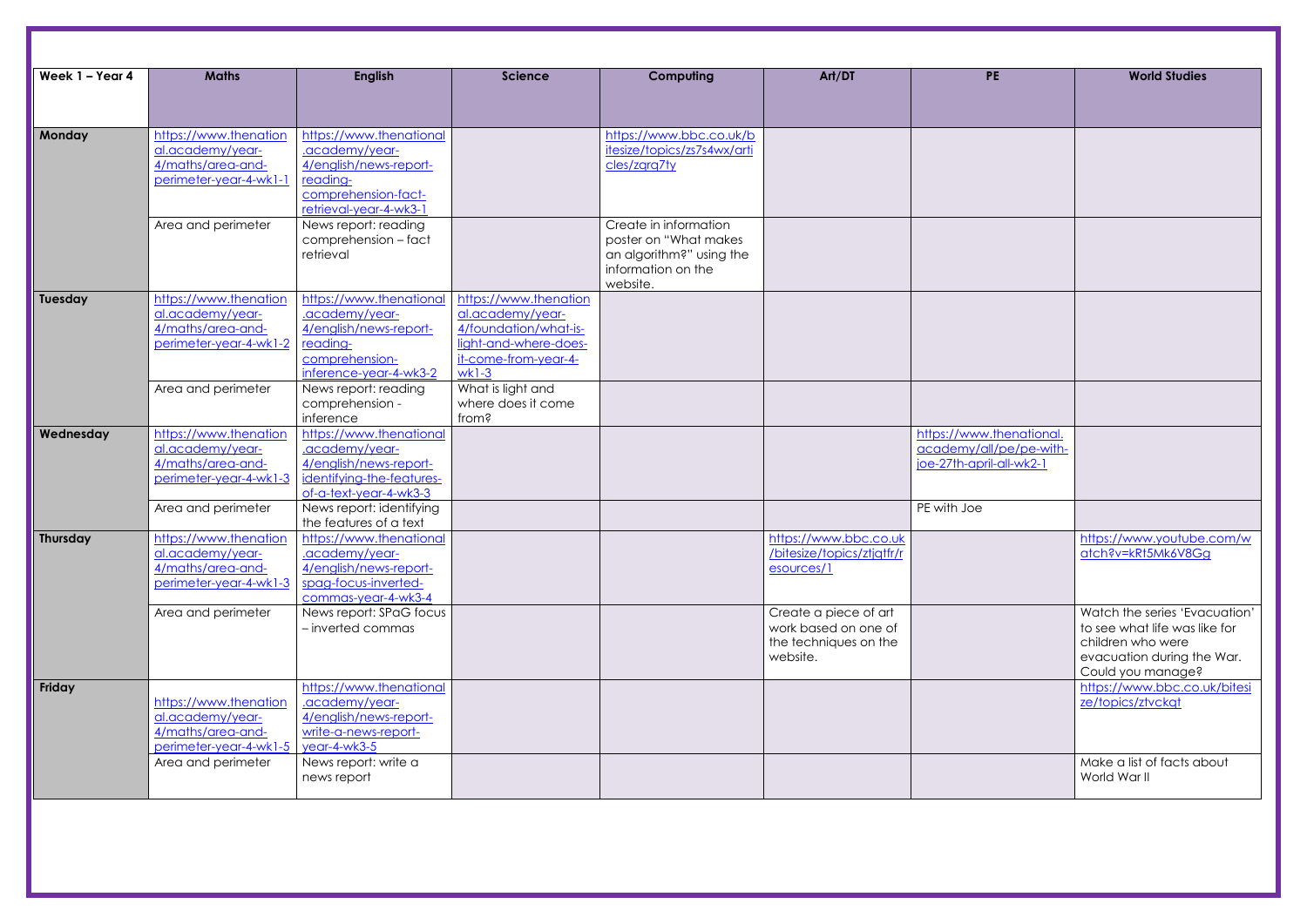| Week 2 - Year 4 | <b>Maths</b>                                                                                                | <b>English</b>                                                                                                            | <b>Science</b>                                                                                                                | Computing                                                                                                     | Art/DT                                                                             | <b>PE</b>                                                                                                   | <b>World Studies</b>                                                                                                 |
|-----------------|-------------------------------------------------------------------------------------------------------------|---------------------------------------------------------------------------------------------------------------------------|-------------------------------------------------------------------------------------------------------------------------------|---------------------------------------------------------------------------------------------------------------|------------------------------------------------------------------------------------|-------------------------------------------------------------------------------------------------------------|----------------------------------------------------------------------------------------------------------------------|
|                 |                                                                                                             |                                                                                                                           |                                                                                                                               |                                                                                                               |                                                                                    |                                                                                                             |                                                                                                                      |
| Monday          | https://www.thenation<br>al.academy/year-<br>4/maths/area-part-1-<br>estimating-year-4-wk2-                 | https://www.thenational<br>.academy/year-<br>4/english/poetry-<br>reading-<br>comprehension-word-<br>meaning-year-4-wk1-1 |                                                                                                                               | https://www.bbc.co.uk/b<br>itesize/topics/zs7s4wx/arti<br>cles/ztkx6sg                                        |                                                                                    |                                                                                                             |                                                                                                                      |
|                 | Area part 1 -<br>estimating                                                                                 | Poetry: reading<br>comprehension - word<br>meaning                                                                        |                                                                                                                               | Create in information<br>poster on "What makes"<br>an algorithm?" using the<br>information on the<br>website. |                                                                                    |                                                                                                             |                                                                                                                      |
| Tuesday         | https://www.thenation<br>al.academy/year-<br>4/maths/area-part-2-<br>calculating-year-4-<br>$wk2-2$         | https://www.thenational<br>.academy/year-<br>4/english/poetry-<br>reading-<br>comprehension-<br>language-year-4-wk1-2     | https://www.thenation<br>al.academy/year-<br>4/foundation/what-is-<br>reflection-and-how-<br>can-we-use-it-year-4-<br>$wk2-3$ |                                                                                                               |                                                                                    |                                                                                                             |                                                                                                                      |
|                 | Area part 2 -<br>calculating                                                                                | Poetry: reading<br>comprehension -<br>language                                                                            | What is reflection and<br>how can we use it?                                                                                  |                                                                                                               |                                                                                    |                                                                                                             |                                                                                                                      |
| Wednesday       | https://www.the<br>national.academy/ye<br>ar-4/maths/area-part-<br>4-m2-year-4-wk2-4<br>Area part $3 - cm2$ | https://www.thenational<br>.academy/year-<br>4/english/features-of-<br>poetry-year-4-wk1-3<br>Features of poetry          |                                                                                                                               |                                                                                                               |                                                                                    | https://www.thenational.<br>academy/all/pe/pe-with-<br>joe-and-rosie-4th-may-all-<br>$wk3-1$<br>PE with Joe |                                                                                                                      |
| Thursday        | https://www.thenation<br>al.academy/year-<br>4/maths/area-part-4-<br>$m2$ -year-4-wk2-4                     | https://www.thenational<br>.academy/year-<br>4/english/spag-focus-<br>expanded-noun-<br>phrases-year-4-wk1-4              |                                                                                                                               |                                                                                                               | https://www.bbc.co.uk<br>/bitesize/topics/zhq7hy<br>c/resources/1                  |                                                                                                             | https://www.youtube<br>atch?v=kRt5Mk6V8G                                                                             |
|                 | Area part $4 - m2$                                                                                          | SPaG focus - Expanded<br>noun phrases                                                                                     |                                                                                                                               |                                                                                                               | Create a piece of art<br>work based on one of<br>the techniques on the<br>website. |                                                                                                             | Watch the series 'Eva<br>to see what life was lil<br>children who were<br>evacuation during the<br>Could you manage? |
| Friday          | https://www.thenation<br>al.academy/year-<br>4/maths/area-part-5-<br>application-year-4-<br>$wk2-5$         | https://www.thenational<br>.academy/year-<br>4/english/poetry-write-<br>a-repetitive-poem-year-<br>$4-wk1-5$              |                                                                                                                               |                                                                                                               |                                                                                    |                                                                                                             | https://www.bbc.co.u<br>ze/topics/ztvckgt                                                                            |
|                 | Area part 5 -<br>application                                                                                | Poetry: write a repetitive<br>poem                                                                                        |                                                                                                                               |                                                                                                               |                                                                                    |                                                                                                             | Design a Propagando                                                                                                  |

| <b>PE</b>                                           | <b>World Studies</b>                            |
|-----------------------------------------------------|-------------------------------------------------|
|                                                     |                                                 |
|                                                     |                                                 |
|                                                     |                                                 |
|                                                     |                                                 |
|                                                     |                                                 |
|                                                     |                                                 |
|                                                     |                                                 |
|                                                     |                                                 |
|                                                     |                                                 |
|                                                     |                                                 |
|                                                     |                                                 |
|                                                     |                                                 |
|                                                     |                                                 |
|                                                     |                                                 |
| https://www.thenational.<br>academy/all/pe/pe-with- |                                                 |
| joe-and-rosie-4th-may-all-                          |                                                 |
| <u>wk3-1</u><br>PE with Joe                         |                                                 |
|                                                     | https://www.youtube.com/w                       |
|                                                     | atch?v=kRt5Mk6V8Gg                              |
|                                                     |                                                 |
|                                                     | Watch the series 'Evacuation'                   |
|                                                     | to see what life was like for                   |
|                                                     | children who were                               |
|                                                     | evacuation during the War.<br>Could you manage? |
|                                                     | https://www.bbc.co.uk/bitesi                    |
|                                                     | ze/topics/ztvckqt                               |
|                                                     |                                                 |
|                                                     | Design a Propaganda poster                      |
|                                                     |                                                 |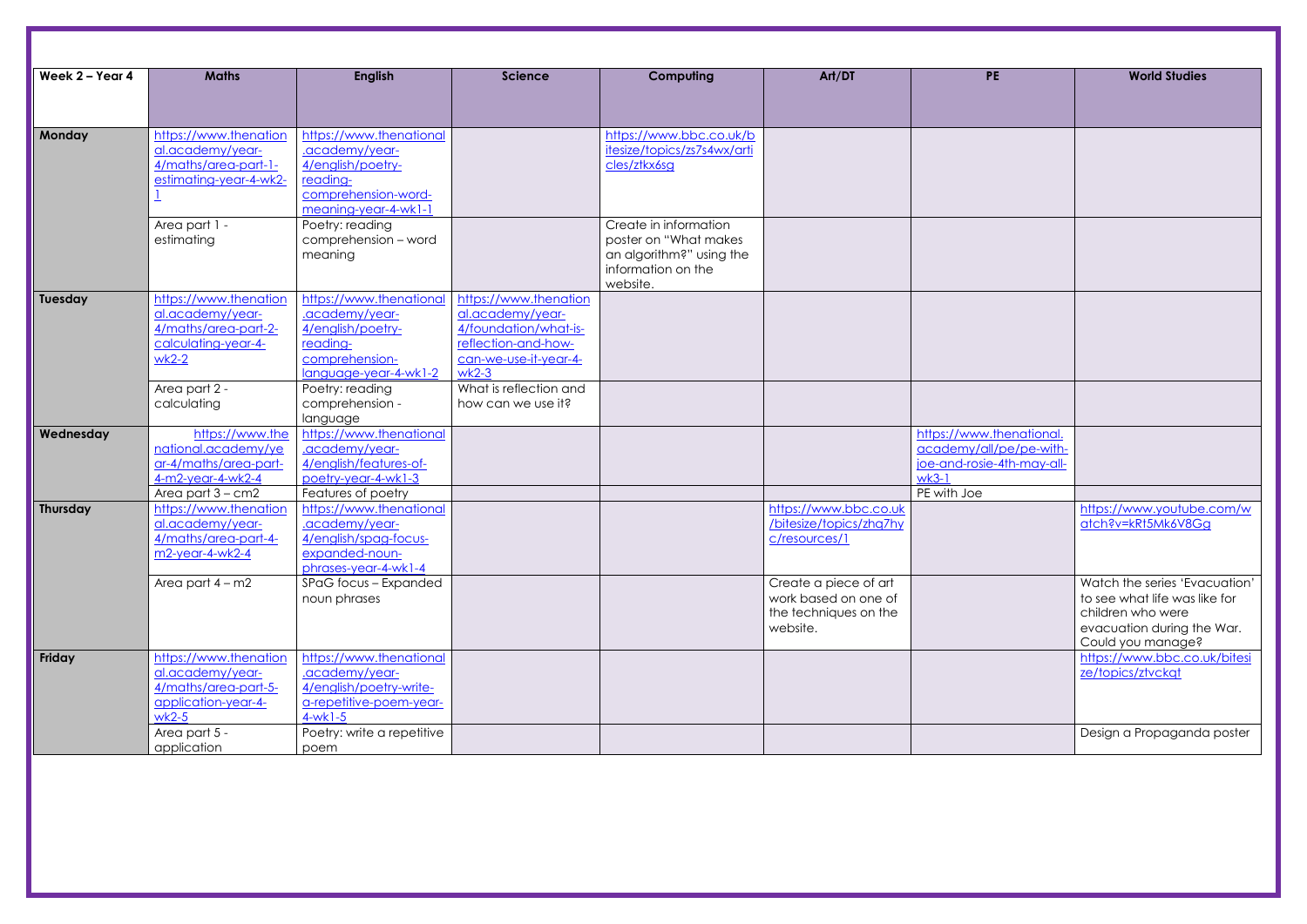| Week 3 - Year 4 | <b>Maths</b>                                | <b>English</b>                                      | <b>Science</b>         | Computing                      | Art/DT                  | <b>PE</b>                | <b>World Studies</b>                            |
|-----------------|---------------------------------------------|-----------------------------------------------------|------------------------|--------------------------------|-------------------------|--------------------------|-------------------------------------------------|
|                 |                                             |                                                     |                        |                                |                         |                          |                                                 |
| Monday          | https://www.thenation                       | https://www.thenational                             |                        | https://www.bbc.co.uk/b        |                         |                          |                                                 |
|                 | al.academy/year-                            | .academy/year-                                      |                        | itesize/topics/zs7s4wx/arti    |                         |                          |                                                 |
|                 | 4/maths/measures-                           | 4/english/story-reading-                            |                        | cles/zw96tfr                   |                         |                          |                                                 |
|                 | choosing-appropriate-                       | comprehension-word-                                 |                        |                                |                         |                          |                                                 |
|                 | measures-year-4-wk3-1                       | meaning-year-4-wk2-1                                |                        |                                |                         |                          |                                                 |
|                 | Measures: choosing                          | Story: reading                                      |                        | Create in information          |                         |                          |                                                 |
|                 | appropriate measures                        | comprehension - word                                |                        | poster on "What makes"         |                         |                          |                                                 |
|                 |                                             | meaning                                             |                        | an algorithm?" using the       |                         |                          |                                                 |
|                 |                                             |                                                     |                        | information on the<br>website. |                         |                          |                                                 |
| Tuesday         | https://www.thenation                       | https://www.thenational                             | https://www.thenation  |                                |                         |                          |                                                 |
|                 | al.academy/year-                            | .academy/year-                                      | al.academy/year-       |                                |                         |                          |                                                 |
|                 | 4/maths/measures-                           | 4/english/story-reading-                            | 4/foundation/what-is-  |                                |                         |                          |                                                 |
|                 | converting-between-                         | comprehension-fact-                                 | refraction-and-how-    |                                |                         |                          |                                                 |
|                 | mm-and-cm-year-4-                           | retrieval-year-4-wk2-2                              | can-we-use-it-year-4-  |                                |                         |                          |                                                 |
|                 | $wk3-2$                                     |                                                     | $wk3-3$                |                                |                         |                          |                                                 |
|                 | Measures: converting                        | Story: reading                                      | What is refraction and |                                |                         |                          |                                                 |
|                 | between mm and cm                           | comprehension - fact                                | how can we use it?     |                                |                         |                          |                                                 |
|                 |                                             | retrieval                                           |                        |                                |                         |                          |                                                 |
| Wednesday       | https://www.thenation                       | https://www.thenational                             |                        |                                |                         | https://www.thenational. |                                                 |
|                 | al.academy/year-                            | .academy/year-                                      |                        |                                |                         | academy/all/pe/pe-with-  |                                                 |
|                 | 4/maths/measures-                           | 4/english/story-                                    |                        |                                |                         | joe-6th-may-all-wk3-3    |                                                 |
|                 | converting-between-<br>cm-and-m-year-4-wk3- | identifying-the-features-<br>of-a-text-year-4-wk2-3 |                        |                                |                         |                          |                                                 |
|                 |                                             |                                                     |                        |                                |                         |                          |                                                 |
|                 | Measures: converting                        | Story: identifying the                              |                        |                                |                         | PE with Joe              |                                                 |
|                 | between cm and m                            | features of a text                                  |                        |                                |                         |                          |                                                 |
| <b>Thursday</b> | https://www.thenation                       | https://www.thenational                             |                        |                                | https://www.bbc.co.uk   |                          | https://www.youtube.com/                        |
|                 | al.academy/year-                            | .academy/year-                                      |                        |                                | /bitesize/topics/zvhp34 |                          | atch?v=kRt5Mk6V8Gg                              |
|                 | 4/maths/measures-                           | 4/english/story-spag-                               |                        |                                | j/resources/1           |                          |                                                 |
|                 | capacity-and-mass-                          | focus-fronted-                                      |                        |                                |                         |                          |                                                 |
|                 | year-4-wk3-4                                | adverbials-year-4-wk2-4                             |                        |                                |                         |                          |                                                 |
|                 | Measures: capacity                          | Story: SPaG focus -                                 |                        |                                | Create a piece of art   |                          | Watch the series 'Evacuation                    |
|                 | and mass                                    | Fronted adverbials                                  |                        |                                | work based on one of    |                          | to see what life was like for                   |
|                 |                                             |                                                     |                        |                                | the techniques on the   |                          | children who were                               |
|                 |                                             |                                                     |                        |                                | website.                |                          | evacuation during the War.<br>Could you manage? |
| Friday          | https://www.thenation                       | https://www.thenational                             |                        |                                |                         |                          | https://www.bbc.co.uk/bite                      |
|                 | al.academy/year-                            | .academy/year-                                      |                        |                                |                         |                          | ze/topics/ztvckgt                               |
|                 | 4/maths/measures-                           | 4/english/story-                                    |                        |                                |                         |                          |                                                 |
|                 | solving-measures-                           | continue-a-story-year-4-                            |                        |                                |                         |                          |                                                 |
|                 | problems-year-4-wk3-5                       | $wk2-5$                                             |                        |                                |                         |                          |                                                 |
|                 | Measures: solving                           | Story: continue a story                             |                        |                                |                         |                          | Write a letter to the people                    |
|                 | measures problems                           |                                                     |                        |                                |                         |                          | you live with, pretending the                   |
|                 |                                             |                                                     |                        |                                |                         |                          | you have been evacuated                         |
|                 |                                             |                                                     |                        |                                |                         |                          | How are you feeling?                            |

| <b>PE</b>                                                                    | <b>World Studies</b>                                                                                                                   |
|------------------------------------------------------------------------------|----------------------------------------------------------------------------------------------------------------------------------------|
|                                                                              |                                                                                                                                        |
|                                                                              |                                                                                                                                        |
|                                                                              |                                                                                                                                        |
|                                                                              |                                                                                                                                        |
| https://www.thenational.<br>academy/all/pe/pe-with-<br>joe-6th-may-all-wk3-3 |                                                                                                                                        |
| PE with Joe                                                                  |                                                                                                                                        |
|                                                                              | https://www.youtube.com/w<br>atch?v=kRt5Mk6V8Gg                                                                                        |
|                                                                              | Watch the series 'Evacuation'<br>to see what life was like for<br>children who were<br>evacuation during the War.<br>Could you manage? |
|                                                                              | https://www.bbc.co.uk/bitesi<br>ze/topics/ztvckqt                                                                                      |
|                                                                              | Write a letter to the people<br>you live with, pretending that<br>you have been evacuated.<br>How are you feeling?                     |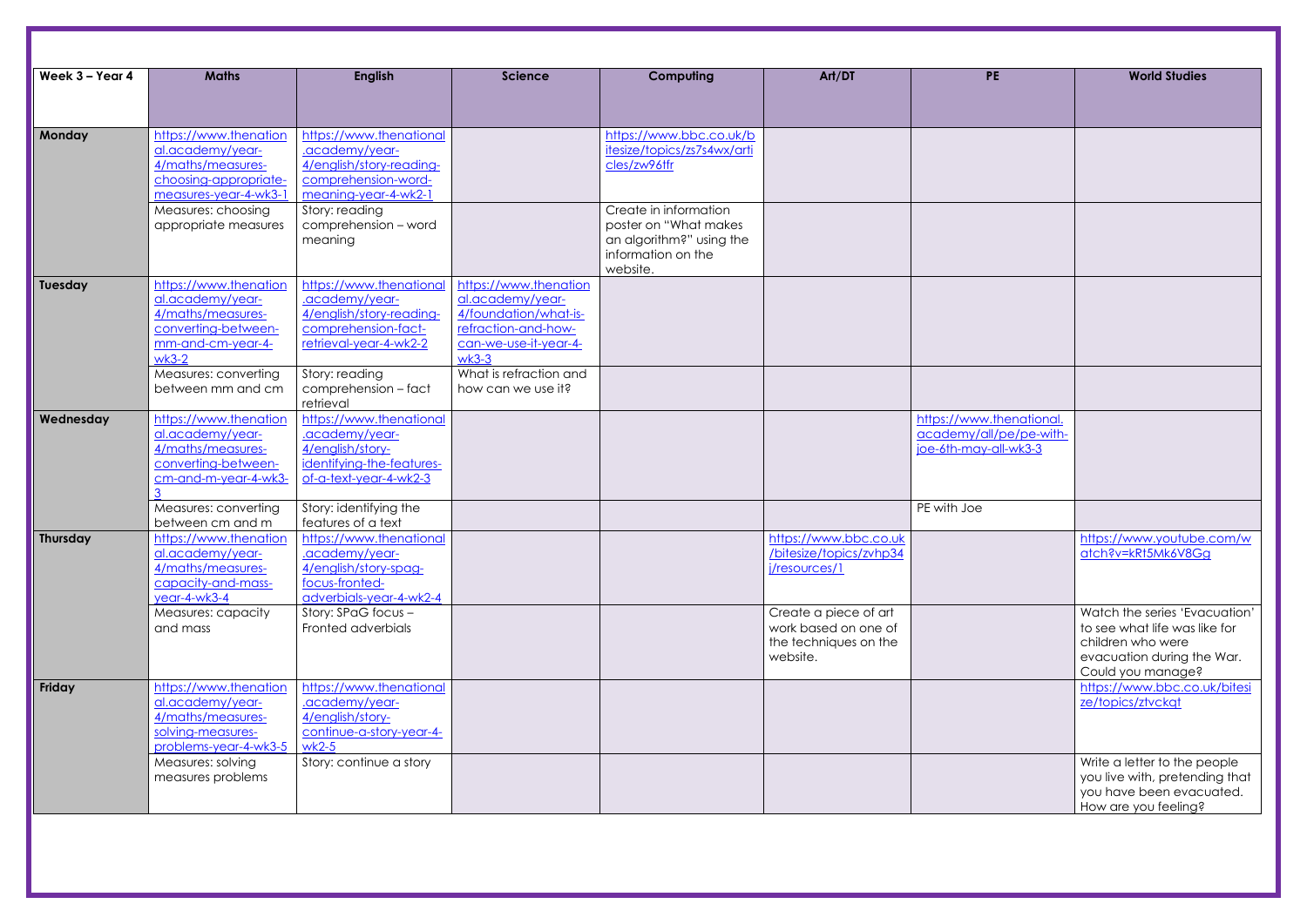| Week 1 - Year 5 | <b>Maths</b>                                                                                                                                       | <b>English</b>                                                                                                                             | <b>Science</b>                                                         | Computing                                                              | Art/DT                                                                               | <b>PE</b>                                                                       | <b>World Studies</b>                                                                                                |
|-----------------|----------------------------------------------------------------------------------------------------------------------------------------------------|--------------------------------------------------------------------------------------------------------------------------------------------|------------------------------------------------------------------------|------------------------------------------------------------------------|--------------------------------------------------------------------------------------|---------------------------------------------------------------------------------|---------------------------------------------------------------------------------------------------------------------|
|                 |                                                                                                                                                    |                                                                                                                                            |                                                                        |                                                                        |                                                                                      |                                                                                 |                                                                                                                     |
| Monday          | https://www.thenation<br>al.academy/year-<br>5/maths/to-convert-<br>between-seconds-<br>minutes-and-hours-<br>$year-5-wk3-1$                       | https://www.thenational<br>.academy/year-<br>5/english/character-<br>description-reading-<br>comprehension-fact-<br>retrieval-year-5-wk2-1 |                                                                        | https://www.bbc.co.uk/b<br>itesize/topics/zs7s4wx/arti<br>cles/zara7ty |                                                                                      |                                                                                 |                                                                                                                     |
|                 | To convert between<br>seconds, minutes and<br>hours                                                                                                | <b>Character descriptions:</b><br>reading comprehension<br>- fact retrieval                                                                |                                                                        | Create poster, "what is<br>an algorithm?"                              |                                                                                      |                                                                                 |                                                                                                                     |
| Tuesday         | https://www.thenation<br>al.academy/year-<br>5/maths/to-solve-<br>problems-involving-<br>converting-between-<br>hours-and-minutes-<br>year-5-wk3-2 | https://www.thenational<br>.academy/year-<br>5/english/character-<br>description-reading-<br>comprehension-word-<br>meaning-year-5-wk2-2   | https://www.bbc.co.uk<br>/bitesize/topics/z4339j6<br>/articles/zx8hhv4 |                                                                        |                                                                                      |                                                                                 |                                                                                                                     |
|                 | To solve problems<br>involving converting<br>between hours and<br>minutes                                                                          | Character description:<br>reading comprehension<br>- word meaning                                                                          | Create an informative<br>poster about<br>identifying materials         |                                                                        |                                                                                      |                                                                                 |                                                                                                                     |
| Wednesday       | https://www.thenation<br>al.academy/year-<br>5/maths/to-convert-<br>between-units-of-<br>length-year-5-wk3-3                                       | https://www.thenational<br>.academy/year-<br>5/english/character-<br>description-identifying-<br>the-features-of-a-text-<br>year-5-wk2-3   |                                                                        |                                                                        |                                                                                      | https://www.thenational.<br>academy/all/pe/pe-with-<br>joe-27th-april-all-wk2-1 |                                                                                                                     |
|                 | To convert between<br>units of length                                                                                                              | Character description:<br>identifying the features<br>of a text                                                                            |                                                                        |                                                                        |                                                                                      | PE with Joe                                                                     |                                                                                                                     |
| Thursday        | https://www.thenation<br>al.academy/year-<br>5/maths/to-apply-<br>length-conversions-to-<br>problems-year-5-wk3-4                                  | https://www.thenational<br>.academy/year-<br>5/english/character-<br>description-spag-focus-<br>relative-clause-year-5-<br>$wk2-4$         |                                                                        |                                                                        | https://www.bbc.co.uk<br>/bitesize/topics/ztjqtfr/r<br>esources/1                    |                                                                                 | https://www.youtube.<br>tch?v=kRt5Mk6V8Gg                                                                           |
|                 | To apply length<br>conversions to<br>problems                                                                                                      | Character description:<br>SPaG focus - relative<br>clause                                                                                  |                                                                        |                                                                        | Create a piece of art<br>work based on one of<br>the techniques from<br>the website. |                                                                                 | Watch the series 'Evad<br>to see what life was lik<br>children who were evo<br>during the War.<br>Could you manage? |
| Friday          | https://www.thenation<br>al.academy/year-<br>5/maths/to-find-the-<br>perimeter-and-<br>convert-units-of-<br>measurements-year-5-<br>$wk3-5$        | https://www.thenational<br>.academy/year-<br>5/english/character-<br>description-write-a-<br>character-description-<br>year-5-wk2-5        |                                                                        |                                                                        |                                                                                      |                                                                                 | https://www.bbc.co.u<br>e/topics/ztvckqt                                                                            |
|                 | To find the perimeter<br>and convert units of<br>measurement                                                                                       | Character description:<br>write a character<br>description                                                                                 |                                                                        |                                                                        |                                                                                      |                                                                                 | Make a list of facts ab<br>World War II                                                                             |

| <b>PE</b>                                                                       | <b>World Studies</b>                                                                           |
|---------------------------------------------------------------------------------|------------------------------------------------------------------------------------------------|
|                                                                                 |                                                                                                |
|                                                                                 |                                                                                                |
|                                                                                 |                                                                                                |
|                                                                                 |                                                                                                |
|                                                                                 |                                                                                                |
|                                                                                 |                                                                                                |
|                                                                                 |                                                                                                |
|                                                                                 |                                                                                                |
| https://www.thenational.<br>academy/all/pe/pe-with-<br>joe-27th-april-all-wk2-1 |                                                                                                |
|                                                                                 |                                                                                                |
| PE with Joe                                                                     |                                                                                                |
|                                                                                 |                                                                                                |
|                                                                                 | https://www.youtube.com/wa<br>tch?v=kRt5Mk6V8Gg                                                |
|                                                                                 |                                                                                                |
|                                                                                 | Watch the series 'Evacuation'<br>to see what life was like for<br>children who were evacuation |
|                                                                                 | during the War.<br>Could you manage?                                                           |
|                                                                                 | https://www.bbc.co.uk/bitesiz<br>e/topics/ztvckqt                                              |
|                                                                                 |                                                                                                |
|                                                                                 |                                                                                                |
|                                                                                 | Make a list of facts about<br>World War II                                                     |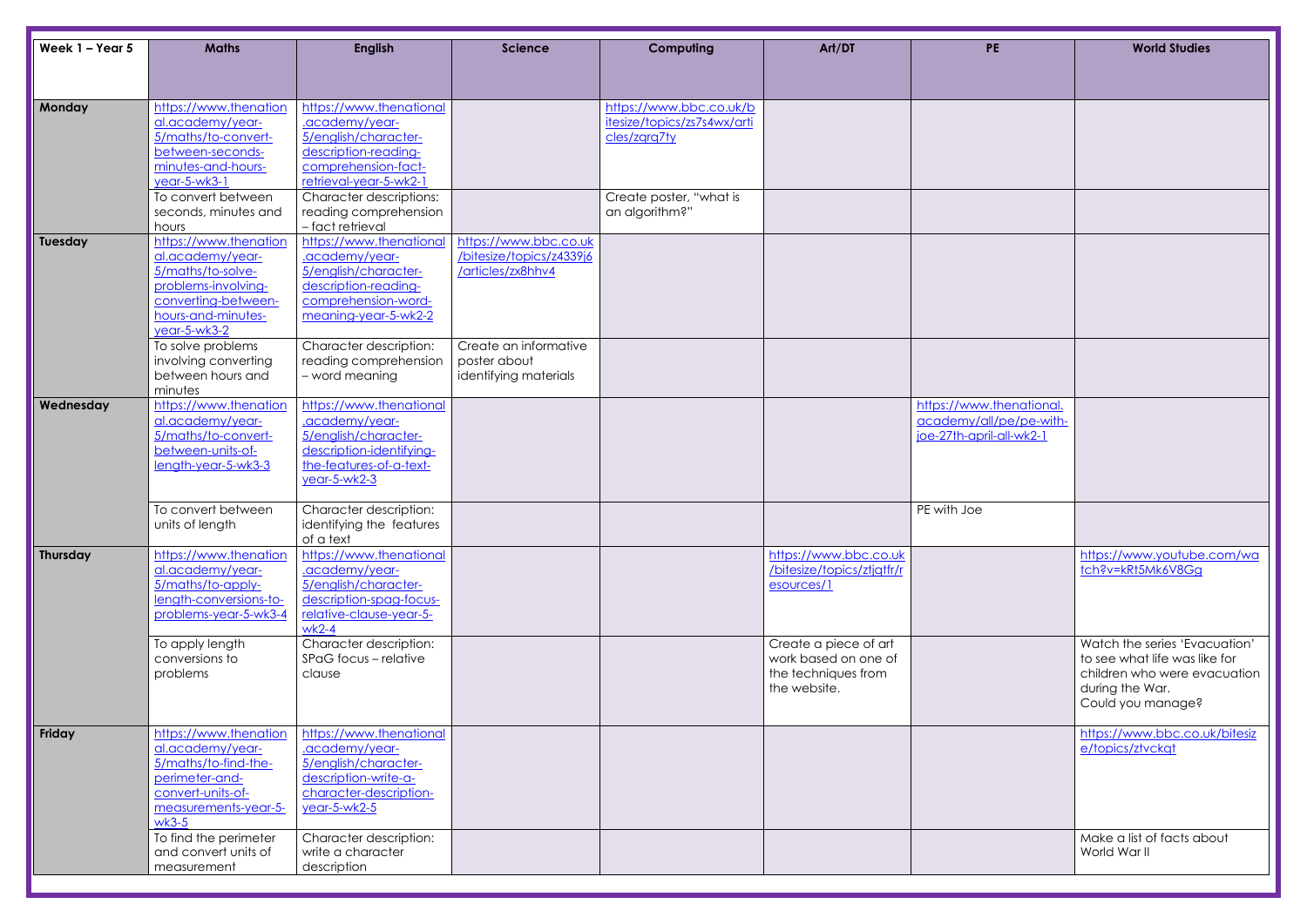| Week 2 - Year 5 | <b>Maths</b>                                                                                                               | <b>English</b>                                                                                                                         | <b>Science</b>                                         | Computing                                                              | Art/DT                                                                               | <b>PE</b>                                                                                    | <b>World Studies</b>                                                                                                |
|-----------------|----------------------------------------------------------------------------------------------------------------------------|----------------------------------------------------------------------------------------------------------------------------------------|--------------------------------------------------------|------------------------------------------------------------------------|--------------------------------------------------------------------------------------|----------------------------------------------------------------------------------------------|---------------------------------------------------------------------------------------------------------------------|
|                 |                                                                                                                            |                                                                                                                                        |                                                        |                                                                        |                                                                                      |                                                                                              |                                                                                                                     |
| Monday          | https://www.thenation<br>al.academy/year-<br>5/maths/to-convert-<br>miles-and-kilometres-<br>year-5-wk4-1                  | https://www.thenational<br>.academy/year-<br>5/english/persuasive-<br>letter-reading-<br>comprehension-<br>inference-year-5-wk3-1      |                                                        | https://www.bbc.co.uk/b<br>itesize/topics/zs7s4wx/arti<br>cles/ztkx6sg |                                                                                      |                                                                                              |                                                                                                                     |
|                 | To convert miles and<br>kilometers                                                                                         | Persuasive letter:<br>reading comprehension<br>- inference                                                                             |                                                        | Create poster, "what is<br>debugging?"                                 |                                                                                      |                                                                                              |                                                                                                                     |
| <b>Tuesday</b>  | https://www.thenation<br>al.academy/year-<br>5/maths/to-convert-<br>between-grams-and-<br>kilograms-year-5-wk4-2           | https://www.thenational<br>.academy/year-<br>5/english/persuasive-<br>letter-reading-<br>comprehension-word-<br>meaning-year-5-wk3-2   | https://www.bbc.co.uk<br>/bitesize/topics/zkgg87<br>h  |                                                                        |                                                                                      |                                                                                              |                                                                                                                     |
|                 | To convert between<br>grams and kilograms                                                                                  | Persuasive letter:<br>reading comprehension<br>- word meaning                                                                          | Design a leaflet about<br>Solids, Liquids and<br>Gases |                                                                        |                                                                                      |                                                                                              |                                                                                                                     |
| Wednesday       | https://www.thenation<br>al.academy/year-<br>5/maths/to-convert-<br>units-of-mass-year-5-<br>$wk4-3$                       | https://www.thenational<br>.academy/year-<br>5/english/persuasive-<br>letter-identifying-the-<br>features-of-a-text-year-<br>$5-wk3-3$ |                                                        |                                                                        |                                                                                      | https://www.thenational.<br>academy/all/pe/pe-with-<br>joe-and-rosie-4th-may-all-<br>$wk3-1$ |                                                                                                                     |
|                 | To convert units of<br>mass                                                                                                | Persuasive letter:<br>identifying the features<br>of a text                                                                            |                                                        |                                                                        |                                                                                      | PE with Joe                                                                                  |                                                                                                                     |
| Thursday        | https://www.thenation<br>al.academy/year-<br>5/maths/to-convert-<br>between-pounds-and-<br>kilograms-year-5-wk4-4          | https://www.thenational<br>.academy/year-<br>5/english/persuasive-<br>letter-spag-focus-list-of-<br>three-year-5-wk3-4                 |                                                        |                                                                        | https://www.bbc.co.uk<br>/bitesize/topics/ztjqtfr/r<br>esources/1                    |                                                                                              | https://www.youtube.<br>tch?v=kRt5Mk6V8Gg                                                                           |
|                 | To convert between<br>pounds and kilograms                                                                                 | Persuasive letter: SPaG<br>$focus - list of three$                                                                                     |                                                        |                                                                        | Create a piece of art<br>work based on one of<br>the techniques from<br>the website. |                                                                                              | Watch the series 'Evad<br>to see what life was lik<br>children who were evo<br>during the War.<br>Could you manage? |
| Friday          | https://www.thenation<br>al.academy/year-<br>5/maths/to-apply-<br>measures-and-<br>conversions-in-context-<br>year-5-wk4-5 | https://www.thenational<br>.academy/year-<br>5/english/persuasive-<br>letter-write-a-<br>persuasive-letter-year-5-<br>$wk3-5$          |                                                        |                                                                        |                                                                                      |                                                                                              | https://www.bbc.co.u<br>e/topics/ztvckqt                                                                            |
|                 | To apply measures<br>and conversions in<br>context                                                                         | Persuasive letter: write a<br>persuasive letter                                                                                        |                                                        |                                                                        |                                                                                      |                                                                                              | Design a Propaganda                                                                                                 |

| <b>PE</b>                                           | <b>World Studies</b>                                          |  |  |  |  |
|-----------------------------------------------------|---------------------------------------------------------------|--|--|--|--|
|                                                     |                                                               |  |  |  |  |
|                                                     |                                                               |  |  |  |  |
|                                                     |                                                               |  |  |  |  |
|                                                     |                                                               |  |  |  |  |
|                                                     |                                                               |  |  |  |  |
|                                                     |                                                               |  |  |  |  |
|                                                     |                                                               |  |  |  |  |
|                                                     |                                                               |  |  |  |  |
|                                                     |                                                               |  |  |  |  |
|                                                     |                                                               |  |  |  |  |
|                                                     |                                                               |  |  |  |  |
|                                                     |                                                               |  |  |  |  |
|                                                     |                                                               |  |  |  |  |
|                                                     |                                                               |  |  |  |  |
|                                                     |                                                               |  |  |  |  |
|                                                     |                                                               |  |  |  |  |
|                                                     |                                                               |  |  |  |  |
|                                                     |                                                               |  |  |  |  |
| https://www.thenational.<br>academy/all/pe/pe-with- |                                                               |  |  |  |  |
| joe-and-rosie-4th-may-all-                          |                                                               |  |  |  |  |
| $wk3-1$                                             |                                                               |  |  |  |  |
|                                                     |                                                               |  |  |  |  |
|                                                     |                                                               |  |  |  |  |
| PE with Joe                                         |                                                               |  |  |  |  |
|                                                     |                                                               |  |  |  |  |
|                                                     |                                                               |  |  |  |  |
|                                                     | https://www.youtube.com/wa                                    |  |  |  |  |
|                                                     | tch?v=kRt5Mk6V8Gg                                             |  |  |  |  |
|                                                     |                                                               |  |  |  |  |
|                                                     |                                                               |  |  |  |  |
|                                                     | Watch the series 'Evacuation'                                 |  |  |  |  |
|                                                     | to see what life was like for<br>children who were evacuation |  |  |  |  |
|                                                     | during the War.                                               |  |  |  |  |
|                                                     | Could you manage?                                             |  |  |  |  |
|                                                     | https://www.bbc.co.uk/bitesiz                                 |  |  |  |  |
|                                                     | e/topics/ztvckqt                                              |  |  |  |  |
|                                                     |                                                               |  |  |  |  |
|                                                     |                                                               |  |  |  |  |
|                                                     |                                                               |  |  |  |  |
|                                                     | Design a Propaganda poster                                    |  |  |  |  |
|                                                     |                                                               |  |  |  |  |
|                                                     |                                                               |  |  |  |  |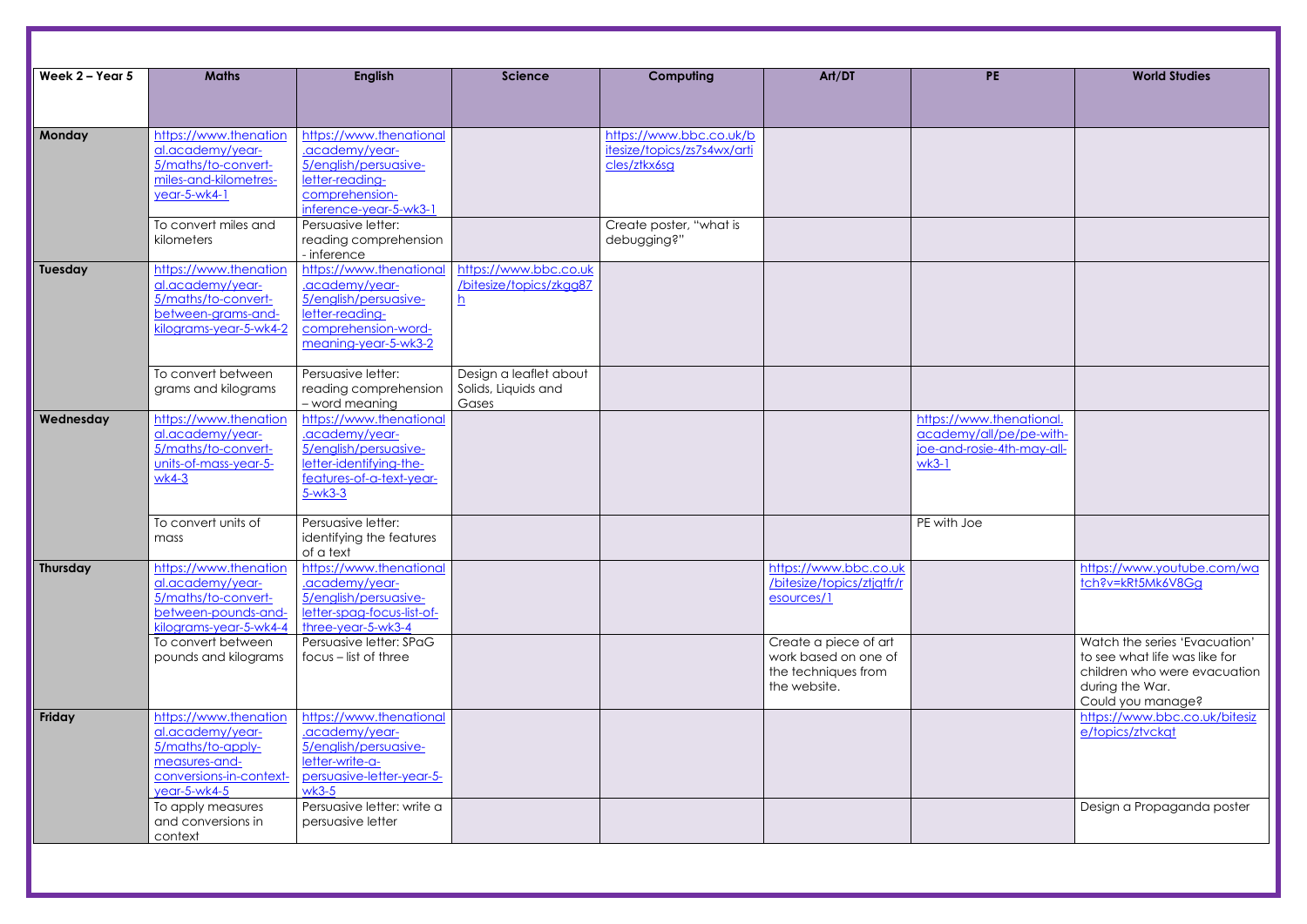| Week $3 - Y$ ear 5 | <b>Maths</b>                                                                                                                  | <b>English</b>                                                                                                                                                                                | <b>Science</b>                                                                                                       | Computing                                                              | Art/DT                                                                               | <b>PE</b>                                                                    | <b>World Studies</b>                                                                                                |
|--------------------|-------------------------------------------------------------------------------------------------------------------------------|-----------------------------------------------------------------------------------------------------------------------------------------------------------------------------------------------|----------------------------------------------------------------------------------------------------------------------|------------------------------------------------------------------------|--------------------------------------------------------------------------------------|------------------------------------------------------------------------------|---------------------------------------------------------------------------------------------------------------------|
|                    |                                                                                                                               |                                                                                                                                                                                               |                                                                                                                      |                                                                        |                                                                                      |                                                                              |                                                                                                                     |
| Monday             | https://www.thenation<br>al.academy/year-<br>5/maths/an-<br>introduction-to-<br>translation-year-5-wk1-                       | https://www.thenational<br>.academy/year-<br>5/english/diary-entry-<br>reading-<br>comprehension-<br>inference-year-5-wk4-1                                                                   |                                                                                                                      | https://www.bbc.co.uk/b<br>itesize/topics/zs7s4wx/arti<br>cles/zw96tfr |                                                                                      |                                                                              |                                                                                                                     |
|                    | An introduction to<br>translation                                                                                             | Diary entry: reading<br>comprehension -<br>inference                                                                                                                                          |                                                                                                                      | create poster, "What<br>makes a good video<br>game?"                   |                                                                                      |                                                                              |                                                                                                                     |
| Tuesday            | https://www.thenation<br>al.academy/year-<br>5/maths/describing-<br>translations-year-5-<br>$wk1-2$<br>Describing translation | https://www.thenational<br>.academy/year-<br>5/english/diary-entry-<br>reading-<br>comprehension-fact-<br>retrieval-year-5-wk4-2<br>Diary entry: reading<br>comprehension - fact<br>retrieval | https://www.bbc.co.uk<br>/bitesize/topics/zcvv4<br>WX<br>Create information<br>sheet to display in our<br>classroom. |                                                                        |                                                                                      |                                                                              |                                                                                                                     |
| Wednesday          | https://www.thenation<br>al.academy/year-<br>5/maths/describing-<br>positions-and-                                            | https://www.thenational<br>.academy/year-<br>5/english/diary-entry-<br>identifying-the-features-                                                                                              |                                                                                                                      |                                                                        |                                                                                      | https://www.thenational.<br>academy/all/pe/pe-with-<br>joe-6th-may-all-wk3-3 |                                                                                                                     |
|                    | coordinates-year-5-<br>$wk1-3$<br>Describing positions<br>and coordinates                                                     | of-a-text-year-5-wk4-3<br>Diary entry: identifying<br>the features of a text                                                                                                                  |                                                                                                                      |                                                                        |                                                                                      | PE with Joe                                                                  |                                                                                                                     |
| <b>Thursday</b>    | https://www.thenation<br>al.academy/year-<br>5/maths/describe-<br>position-after-<br>translation-year-5-wk1-                  | https://www.thenational<br>.academy/year-<br>5/english/diary-entry-<br>spag-focus-formality-<br>year-5-wk4-4                                                                                  |                                                                                                                      |                                                                        | https://www.bbc.co.uk<br>/bitesize/topics/ztjqtfr/r<br>esources/1                    |                                                                              | https://www.youtube.<br>tch?v=kRt5Mk6V8Gg                                                                           |
|                    | Describe position after<br>translation                                                                                        | Diary entry: SPaG focus -<br>formality                                                                                                                                                        |                                                                                                                      |                                                                        | Create a piece of art<br>work based on one of<br>the techniques from<br>the website. |                                                                              | Watch the series 'Evad<br>to see what life was lik<br>children who were evo<br>during the War.<br>Could you manage? |
| Friday             | https://www.thenation<br>al.academy/year-<br>5/maths/describe-<br>position-after-<br>translation-year-5-wk1-                  | https://www.thenational<br>.academy/year-<br>5/english/diary-entry-<br>write-a-diary-entry-year-<br>$5-wk4-5$                                                                                 |                                                                                                                      |                                                                        |                                                                                      |                                                                              | https://www.bbc.co.u<br>e/topics/ztvckgt                                                                            |
|                    | Describe position after<br>translation                                                                                        | Diary entry: write a diary<br>entry                                                                                                                                                           |                                                                                                                      |                                                                        |                                                                                      |                                                                              | Write a letter to the pe<br>you live with, pretendi<br>you have been evacu<br>How are you feeling?                  |

| PE                                                  | <b>World Studies</b>                                           |
|-----------------------------------------------------|----------------------------------------------------------------|
|                                                     |                                                                |
|                                                     |                                                                |
|                                                     |                                                                |
|                                                     |                                                                |
|                                                     |                                                                |
|                                                     |                                                                |
|                                                     |                                                                |
|                                                     |                                                                |
|                                                     |                                                                |
|                                                     |                                                                |
| https://www.thenational.<br>academy/all/pe/pe-with- |                                                                |
| joe-6th-may-all-wk3-3                               |                                                                |
|                                                     |                                                                |
| PE with Joe                                         |                                                                |
|                                                     | https://www.youtube.com/wa<br>tch?v=kRt5Mk6V8Gg                |
|                                                     |                                                                |
|                                                     |                                                                |
|                                                     | Watch the series 'Evacuation'<br>to see what life was like for |
|                                                     | children who were evacuation<br>during the War.                |
|                                                     | Could you manage?                                              |
|                                                     | https://www.bbc.co.uk/bitesiz<br>e/topics/ztvckqt              |
|                                                     |                                                                |
|                                                     |                                                                |
|                                                     | Write a letter to the people                                   |
|                                                     | you live with, pretending that<br>you have been evacuated.     |
|                                                     | How are you feeling?                                           |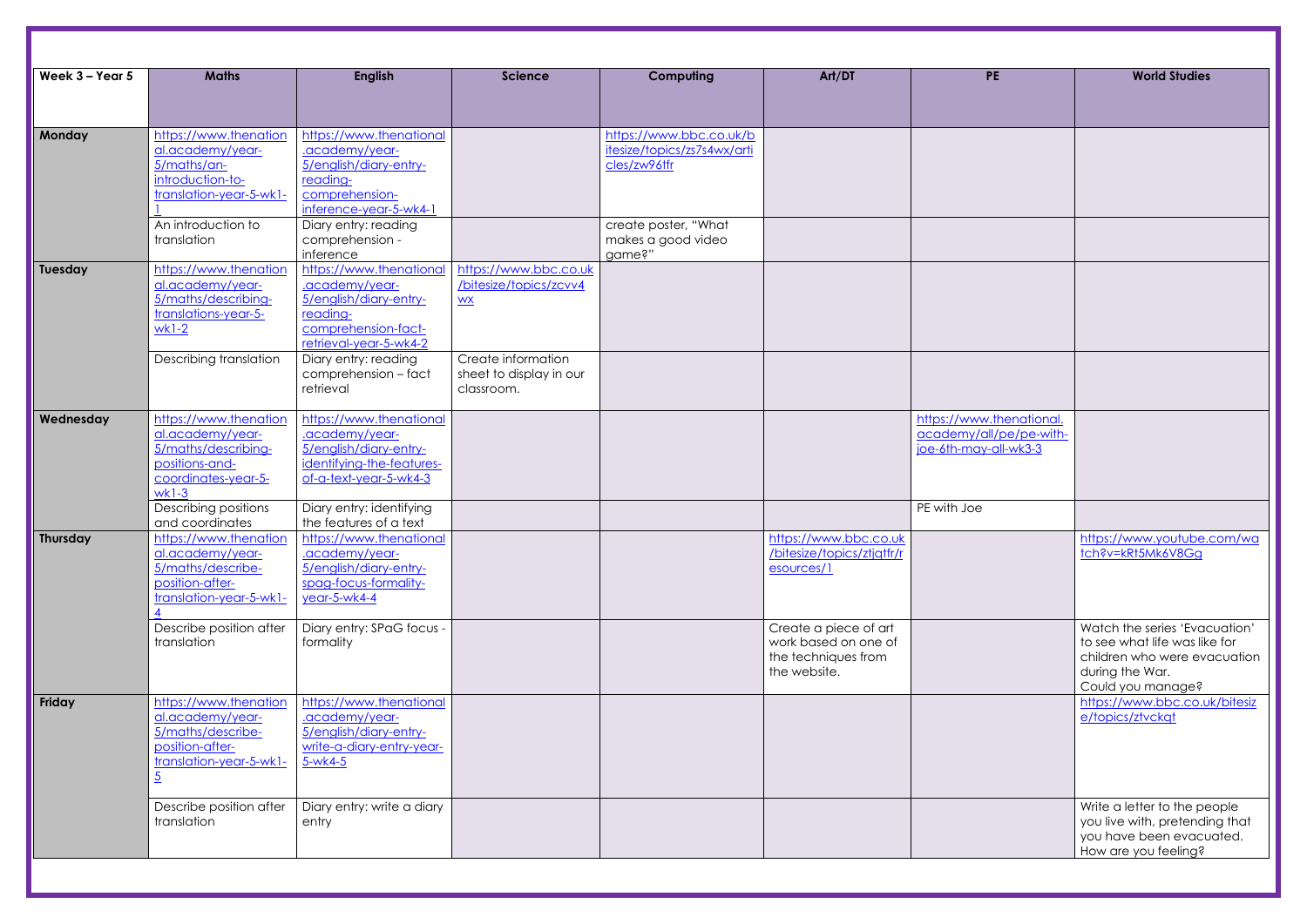| Week 1 - Year 6 | <b>Maths</b>                                                                                                         | <b>English</b>                                                                                                                              | <b>Science</b>                                                         | Computing                                                              | Art/DT                                                                               | <b>PE</b>                                                                       | <b>World Studies</b>                                                                                                |
|-----------------|----------------------------------------------------------------------------------------------------------------------|---------------------------------------------------------------------------------------------------------------------------------------------|------------------------------------------------------------------------|------------------------------------------------------------------------|--------------------------------------------------------------------------------------|---------------------------------------------------------------------------------|---------------------------------------------------------------------------------------------------------------------|
|                 |                                                                                                                      |                                                                                                                                             |                                                                        |                                                                        |                                                                                      |                                                                                 |                                                                                                                     |
| Monday          | https://www.thenation<br>al.academy/year-<br>6/maths/to-describe-<br>coordinate-positions-<br>on-a-grid-year-6-wk4-1 | https://www.thenational<br>.academy/year-<br>6/english/information-<br>leaflet-lesson-1-reading-<br>focus-year-6-wk2-1                      |                                                                        | https://www.bbc.co.uk/b<br>itesize/topics/zs7s4wx/arti<br>cles/zgrg7ty |                                                                                      |                                                                                 |                                                                                                                     |
|                 | To describe<br>coordinate positions<br>on a grid                                                                     | Information leaflet<br>lesson 1 - reading focus                                                                                             |                                                                        | Create poster, "what is<br>an algorithm?"                              |                                                                                      |                                                                                 |                                                                                                                     |
| Tuesday         | https://www.thenation<br>al.academy/year-<br>6/maths/to-translate-<br>simple-shapes-year-6-<br>$wk4-2$               | https://www.thenational<br>.academy/year-<br>6/english/information-<br>leaflet-lesson-2-reading-<br>focus-year-6-wk2-2                      | https://www.bbc.co.uk<br>/bitesize/topics/z4339j6<br>/articles/zx8hhv4 |                                                                        |                                                                                      |                                                                                 |                                                                                                                     |
|                 | To translate simple<br>shapes                                                                                        | Information leaflet<br>lesson 2 - reading focus                                                                                             | Create an informative<br>poster about<br>identifying materials         |                                                                        |                                                                                      |                                                                                 |                                                                                                                     |
| Wednesday       | https://www.thenation<br>al.academy/year-<br>6/maths/to-reflect-<br>simple-shapes-year-6-<br>$wk4-3$                 | https://www.thenational<br>.academy/year-<br>6/english/information-<br>leaflet-lesson-3-<br>identifying-features-<br>year-6-wk2-3           |                                                                        |                                                                        |                                                                                      | https://www.thenational.<br>academy/all/pe/pe-with-<br>joe-27th-april-all-wk2-1 |                                                                                                                     |
|                 | To reflect simple<br>shapes                                                                                          | Information leaflet<br>lesson 3 - identifying<br>features                                                                                   |                                                                        |                                                                        |                                                                                      | PE with Joe                                                                     |                                                                                                                     |
| Thursday        | https://www.thenation<br>al.academy/year-<br>6/maths/to-solve-<br>practical-coordinate-<br>problems-year-6-wk4-4     | https://www.thenational<br>.academy/year-<br>6/english/information-<br>leaflet-lesson-4-<br>formality-year-6-wk2-4                          |                                                                        |                                                                        | https://www.bbc.co.uk<br>/bitesize/topics/ztjqtfr/r<br>esources/1                    |                                                                                 | https://www.youtube.<br>tch?v=kRt5Mk6V8Gg                                                                           |
|                 | To solve practical<br>coordinate problems                                                                            | Information leaflet<br>lesson 4 - formality                                                                                                 |                                                                        |                                                                        | Create a piece of art<br>work based on one of<br>the techniques from<br>the website. |                                                                                 | Watch the series 'Evad<br>to see what life was lik<br>children who were evo<br>during the War.<br>Could you manage? |
| Friday          | https://www.thenation<br>al.academy/year-<br>6/maths/to-solve-<br>practical-coordinate-<br>problems-year-6-wk4-5     | https://www.thenational<br>.academy/year-<br>6/english/information-<br>leaflet-lesson-5-writing-<br>an-information-leaflet-<br>year-6-wk2-5 |                                                                        |                                                                        |                                                                                      |                                                                                 | https://www.bbc.co.u<br>e/topics/ztvckgt                                                                            |
|                 | To solve practical<br>coordinate problems                                                                            | Information leaflet<br>$lesson 5 - writing $<br>information leaflet                                                                         |                                                                        |                                                                        |                                                                                      |                                                                                 | Make a list of facts ab<br>World War II                                                                             |

| <b>PE</b>                                           | <b>World Studies</b>                                           |
|-----------------------------------------------------|----------------------------------------------------------------|
|                                                     |                                                                |
|                                                     |                                                                |
|                                                     |                                                                |
|                                                     |                                                                |
|                                                     |                                                                |
|                                                     |                                                                |
|                                                     |                                                                |
|                                                     |                                                                |
|                                                     |                                                                |
|                                                     |                                                                |
| https://www.thenational.                            |                                                                |
| academy/all/pe/pe-with-<br>joe-27th-april-all-wk2-1 |                                                                |
|                                                     |                                                                |
| PE with Joe                                         |                                                                |
|                                                     |                                                                |
|                                                     | https://www.youtube.com/wa<br>tch?v=kRt5Mk6V8Gg                |
|                                                     |                                                                |
|                                                     |                                                                |
|                                                     | Watch the series 'Evacuation'<br>to see what life was like for |
|                                                     | children who were evacuation                                   |
|                                                     | during the War.<br>Could you manage?                           |
|                                                     | https://www.bbc.co.uk/bitesiz                                  |
|                                                     | e/topics/ztvckat                                               |
|                                                     |                                                                |
|                                                     |                                                                |
|                                                     | Make a list of facts about<br>World War II                     |
|                                                     |                                                                |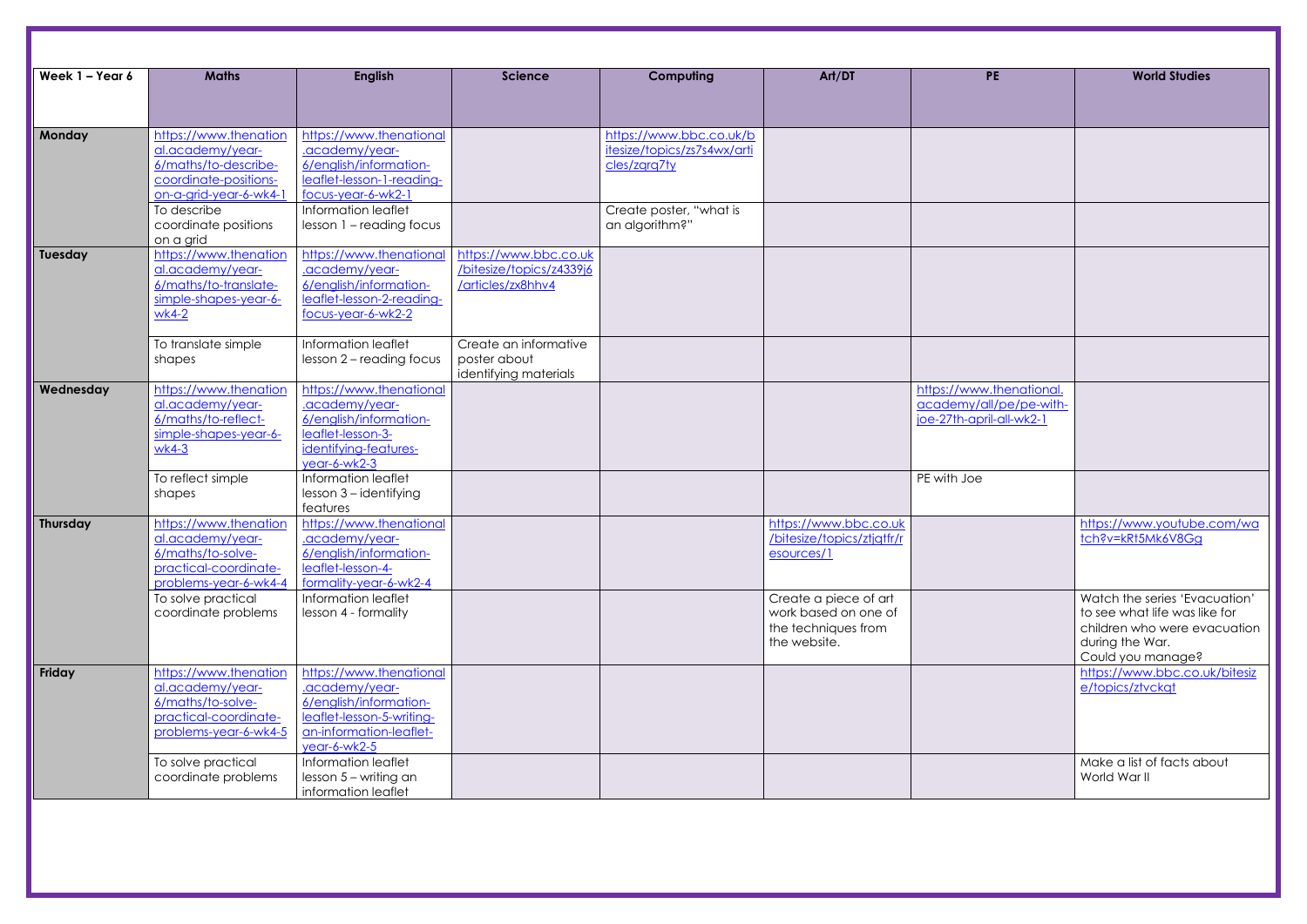| Week 2 - Year 6 | <b>Maths</b>             | <b>English</b>            | <b>Science</b>          | Computing                   | Art/DT                     | <b>PE</b>                  | <b>World Studies</b>     |
|-----------------|--------------------------|---------------------------|-------------------------|-----------------------------|----------------------------|----------------------------|--------------------------|
|                 |                          |                           |                         |                             |                            |                            |                          |
|                 |                          |                           |                         |                             |                            |                            |                          |
| Monday          | https://www.thenation    | https://www.thenational   |                         | https://www.bbc.co.uk/b     |                            |                            |                          |
|                 | al.academy/year-         | .academy/year-            |                         | itesize/topics/zs7s4wx/arti |                            |                            |                          |
|                 | 6/maths/representing-    | 6/english/instructions-   |                         | cles/ztkx6sg                |                            |                            |                          |
|                 | fractions-year-6-wk1-1   | lesson-1-reading-focus-   |                         |                             |                            |                            |                          |
|                 |                          | year-6-wk4-1              |                         |                             |                            |                            |                          |
|                 | Representing fractions   | Instructions lesson 1 -   |                         | Create poster, "what is     |                            |                            |                          |
|                 |                          | reading focus             |                         | debugging?"                 |                            |                            |                          |
| Tuesday         | https://www.thenation    | https://www.thenational   | https://www.bbc.co.uk   |                             |                            |                            |                          |
|                 | al.academy/year-         | .academy/year-            | /bitesize/topics/zkgg87 |                             |                            |                            |                          |
|                 | 6/maths/understandin     | 6/english/instructions-   | <u>h</u>                |                             |                            |                            |                          |
|                 | g-equivalence-year-6-    | lesson-2-reading-focus-   |                         |                             |                            |                            |                          |
|                 | $wk1-2$                  | year-6-wk4-2              |                         |                             |                            |                            |                          |
|                 |                          |                           |                         |                             |                            |                            |                          |
|                 | Understanding            | Instructions lesson 2 -   | Design a leaflet about  |                             |                            |                            |                          |
|                 | equivalence              | reading focus             | Solids, Liquids and     |                             |                            |                            |                          |
|                 |                          |                           | Gases                   |                             |                            |                            |                          |
| Wednesday       | https://www.thenation    | https://www.thenational   |                         |                             |                            | https://www.thenational.   |                          |
|                 | al.academy/year-         | .academy/year-            |                         |                             |                            | academy/all/pe/pe-with-    |                          |
|                 | 6/maths/finding-         | 6/english/instructions-   |                         |                             |                            | joe-and-rosie-4th-may-all- |                          |
|                 | equivalent-fractions-    | lesson-3-identifying-     |                         |                             |                            | $wk3-1$                    |                          |
|                 | $year-6-wk1-3$           | features-year-6-wk4-3     |                         |                             |                            |                            |                          |
|                 | Finding equivalent       | Instructions lesson 3-    |                         |                             |                            | PE with Joe                |                          |
|                 | fractions                | identifying features      |                         |                             |                            |                            |                          |
| <b>Thursday</b> | https://www.thenation    | https://www.thenational   |                         |                             | https://www.bbc.co.uk      |                            | https://www.youtube.     |
|                 | al.academy/year-         | .academy/year-            |                         |                             | /bitesize/topics/ztjqtfr/r |                            | tch?v=kRt5Mk6V8Gg        |
|                 | 6/maths/compare-         | 6/english/instructions-   |                         |                             | esources/1                 |                            |                          |
|                 | fractions-less-than-one- | lesson-4-sentence-        |                         |                             |                            |                            |                          |
|                 | $year-6-wk1-4$           | openers-year-6-wk4-4      |                         |                             |                            |                            |                          |
|                 | Compare fractions less   | Instructions lesson $4 -$ |                         |                             | Create a piece of art      |                            | Watch the series 'Evad   |
|                 | than one                 | sentence openers          |                         |                             | work based on one of       |                            | to see what life was lik |
|                 |                          |                           |                         |                             | the techniques from        |                            | children who were evo    |
|                 |                          |                           |                         |                             | the website.               |                            | during the War.          |
|                 |                          |                           |                         |                             |                            |                            | Could you manage?        |
| Friday          | https://www.thenation    | https://www.thenational   |                         |                             |                            |                            | https://www.bbc.co.u     |
|                 | al.academy/year-         | .academy/year-            |                         |                             |                            |                            | e/topics/ztvckgt         |
|                 | 6/maths/compare-         | 6/english/instructions-   |                         |                             |                            |                            |                          |
|                 | fractions-greater-than-  | lesson-5-writing-         |                         |                             |                            |                            |                          |
|                 | one-year-6-wk1-5         | instructions-year-6-wk4-5 |                         |                             |                            |                            |                          |
|                 | Compare fractions        | Instructions lesson 5 -   |                         |                             |                            |                            | Design a Propaganda      |
|                 | greater than one         | writing instructions      |                         |                             |                            |                            |                          |
|                 |                          |                           |                         |                             |                            |                            |                          |

| <b>PE</b>                  | <b>World Studies</b>                                           |
|----------------------------|----------------------------------------------------------------|
|                            |                                                                |
|                            |                                                                |
|                            |                                                                |
|                            |                                                                |
|                            |                                                                |
|                            |                                                                |
|                            |                                                                |
|                            |                                                                |
|                            |                                                                |
|                            |                                                                |
|                            |                                                                |
|                            |                                                                |
|                            |                                                                |
|                            |                                                                |
|                            |                                                                |
|                            |                                                                |
|                            |                                                                |
| https://www.thenational.   |                                                                |
| academy/all/pe/pe-with-    |                                                                |
| joe-and-rosie-4th-may-all- |                                                                |
| $wk3-1$                    |                                                                |
|                            |                                                                |
| PE with Joe                |                                                                |
|                            |                                                                |
|                            | https://www.youtube.com/wa                                     |
|                            | tch?v=kRt5Mk6V8Gg                                              |
|                            |                                                                |
|                            |                                                                |
|                            |                                                                |
|                            | Watch the series 'Evacuation'<br>to see what life was like for |
|                            | children who were evacuation                                   |
|                            | during the War.                                                |
|                            | Could you manage?                                              |
|                            | https://www.bbc.co.uk/bitesiz                                  |
|                            | e/topics/ztvckqt                                               |
|                            |                                                                |
|                            |                                                                |
|                            |                                                                |
|                            | Design a Propaganda poster                                     |
|                            |                                                                |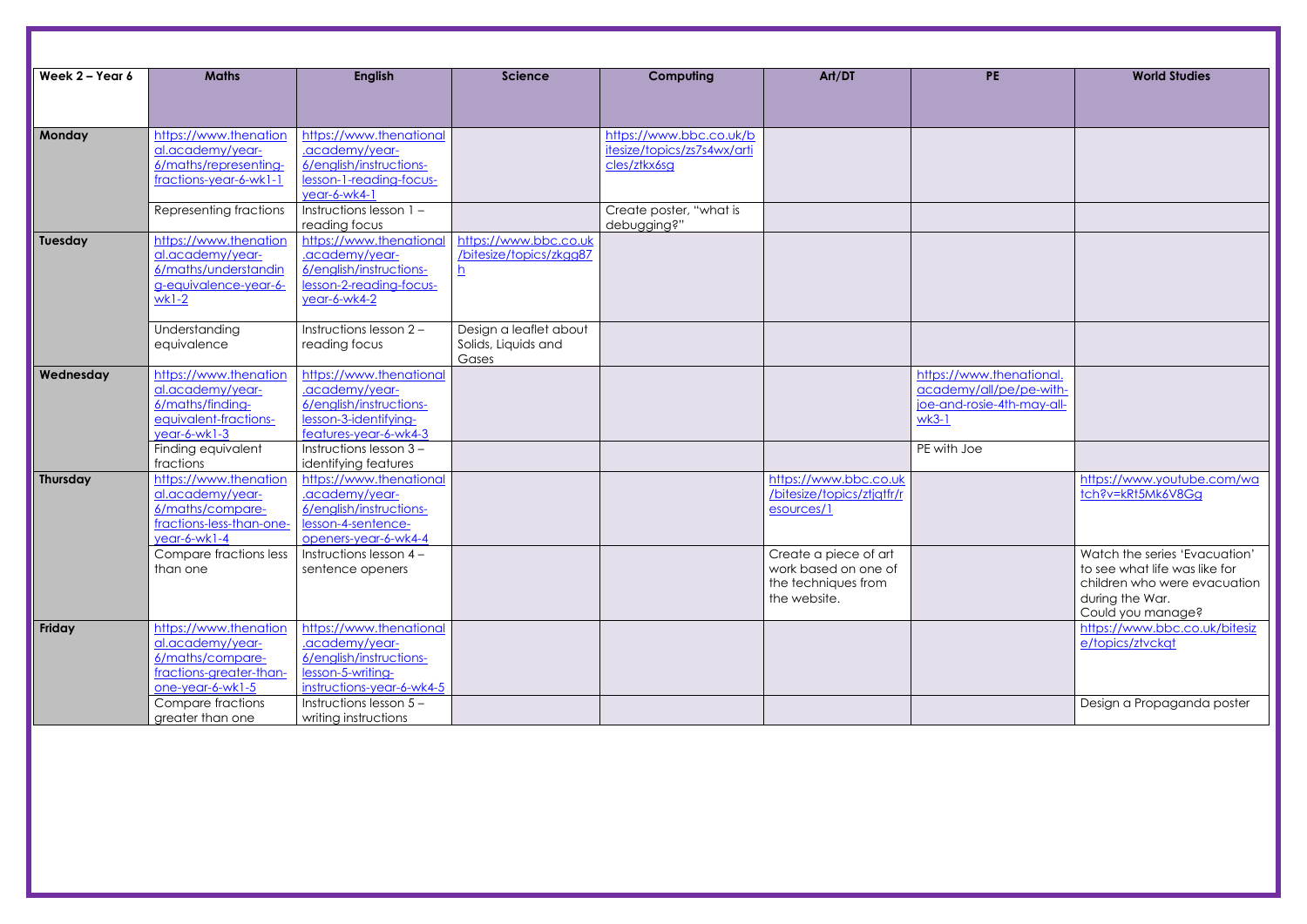| Week 3 - Year 6 | <b>Maths</b>                                                                                               | <b>English</b>                                                                                                                  | <b>Science</b>                                                      | Computing                                                              | Art/DT                                                                               | <b>PE</b>                                                                    | <b>World Studies</b>                                                                                                |
|-----------------|------------------------------------------------------------------------------------------------------------|---------------------------------------------------------------------------------------------------------------------------------|---------------------------------------------------------------------|------------------------------------------------------------------------|--------------------------------------------------------------------------------------|------------------------------------------------------------------------------|---------------------------------------------------------------------------------------------------------------------|
|                 |                                                                                                            |                                                                                                                                 |                                                                     |                                                                        |                                                                                      |                                                                              |                                                                                                                     |
| Monday          | https://www.thenation<br>al.academy/year-<br>6/maths/decimal-and-<br>fraction-equivalence-<br>year-6-wk2-1 | https://www.thenational<br>.academy/year-<br>6/english/newspaper-<br>reading-<br>comprehension-fact-                            |                                                                     | https://www.bbc.co.uk/b<br>itesize/topics/zs7s4wx/arti<br>cles/zw96tfr |                                                                                      |                                                                              |                                                                                                                     |
|                 | Decimal and fraction<br>equivalence                                                                        | retrieval-year-6-wk1-1<br>Newspaper: reading<br>comprehension - fact<br>retrieval                                               |                                                                     | create poster, "What<br>makes a good video<br>game?"                   |                                                                                      |                                                                              |                                                                                                                     |
| Tuesday         | https://www.thenation<br>al.academy/year-<br>6/maths/decimal-<br>equivalents-of-<br>fractions-year-6-wk2-2 | https://www.thenational<br>.academy/year-<br>6/english/newspaper-<br>reading-<br>comprehension-fact-<br>retrieval-year-6-wk1-2  | https://www.bbc.co.uk<br>/bitesize/topics/zcvv4<br>$\underline{WX}$ |                                                                        |                                                                                      |                                                                              |                                                                                                                     |
|                 | Decimal equivalents of<br>fractions                                                                        | Newspaper: reading<br>comprehension - fact<br>retrieval                                                                         | Create information<br>sheet to display in our<br>classroom.         |                                                                        |                                                                                      |                                                                              |                                                                                                                     |
| Wednesday       | https://www.thenation<br>al.academy/year-<br>6/maths/add-fractions-<br>year-6-wk2-3                        | https://www.thenational<br>.academy/year-<br>6/english/newspaper-<br>identifying-features-of-<br>a-text-year-6-wk1-3            |                                                                     |                                                                        |                                                                                      | https://www.thenational.<br>academy/all/pe/pe-with-<br>joe-6th-may-all-wk3-3 |                                                                                                                     |
|                 | Add fractions                                                                                              | Newspaper: identifying<br>features of a text                                                                                    |                                                                     |                                                                        |                                                                                      | PE with Joe                                                                  |                                                                                                                     |
| Thursday        | https://www.thenation<br>al.academy/year-<br>6/maths/subtract-<br>fractions-year-6-wk2-4                   | https://www.thenational<br>.academy/year-<br>6/english/newspaper-<br>using-direct-speech-to-<br>write-quotes-year-6-<br>$wk1-4$ |                                                                     |                                                                        | https://www.bbc.co.uk<br>/bitesize/topics/ztjqtfr/r<br>esources/1                    |                                                                              | https://www.youtube.<br>tch?v=kRt5Mk6V8Gg                                                                           |
|                 | Subtract fractions                                                                                         | Newspaper: using direct<br>speech to write quotes                                                                               |                                                                     |                                                                        | Create a piece of art<br>work based on one of<br>the techniques from<br>the website. |                                                                              | Watch the series 'Evad<br>to see what life was lik<br>children who were evo<br>during the War.<br>Could you manage? |
| Friday          | https://www.thenation<br>al.academy/year-<br>6/maths/fractions-<br>problem-solving-year-<br>$6-wk2-5$      | https://www.thenational<br>.academy/year-<br>6/english/newspaper-<br>writing-a-newspaper-<br>report-year-6-wk1-5                |                                                                     |                                                                        |                                                                                      |                                                                              | https://www.bbc.co.u<br>e/topics/ztvckgt                                                                            |
|                 | Fractions problem<br>solving                                                                               | Newspaper: writing a<br>newspaper report                                                                                        |                                                                     |                                                                        |                                                                                      |                                                                              | Write a letter to the pe<br>you live with, pretendi<br>you have been evacu<br>How are you feeling?                  |

| <b>PE</b>                | <b>World Studies</b>                                          |
|--------------------------|---------------------------------------------------------------|
|                          |                                                               |
|                          |                                                               |
|                          |                                                               |
|                          |                                                               |
|                          |                                                               |
|                          |                                                               |
|                          |                                                               |
|                          |                                                               |
|                          |                                                               |
|                          |                                                               |
|                          |                                                               |
|                          |                                                               |
|                          |                                                               |
|                          |                                                               |
|                          |                                                               |
|                          |                                                               |
| https://www.thenational. |                                                               |
| academy/all/pe/pe-with-  |                                                               |
| joe-6th-may-all-wk3-3    |                                                               |
|                          |                                                               |
| PE with Joe              |                                                               |
|                          |                                                               |
|                          | https://www.youtube.com/wa                                    |
|                          | tch?v=kRt5Mk6V8Gg                                             |
|                          |                                                               |
|                          |                                                               |
|                          |                                                               |
|                          | Watch the series 'Evacuation'                                 |
|                          | to see what life was like for<br>children who were evacuation |
|                          | during the War.                                               |
|                          | Could you manage?                                             |
|                          | https://www.bbc.co.uk/bitesiz                                 |
|                          | e/topics/ztvckqt                                              |
|                          |                                                               |
|                          |                                                               |
|                          | Write a letter to the people                                  |
|                          | you live with, pretending that<br>you have been evacuated.    |
|                          | How are you feeling?                                          |
|                          |                                                               |